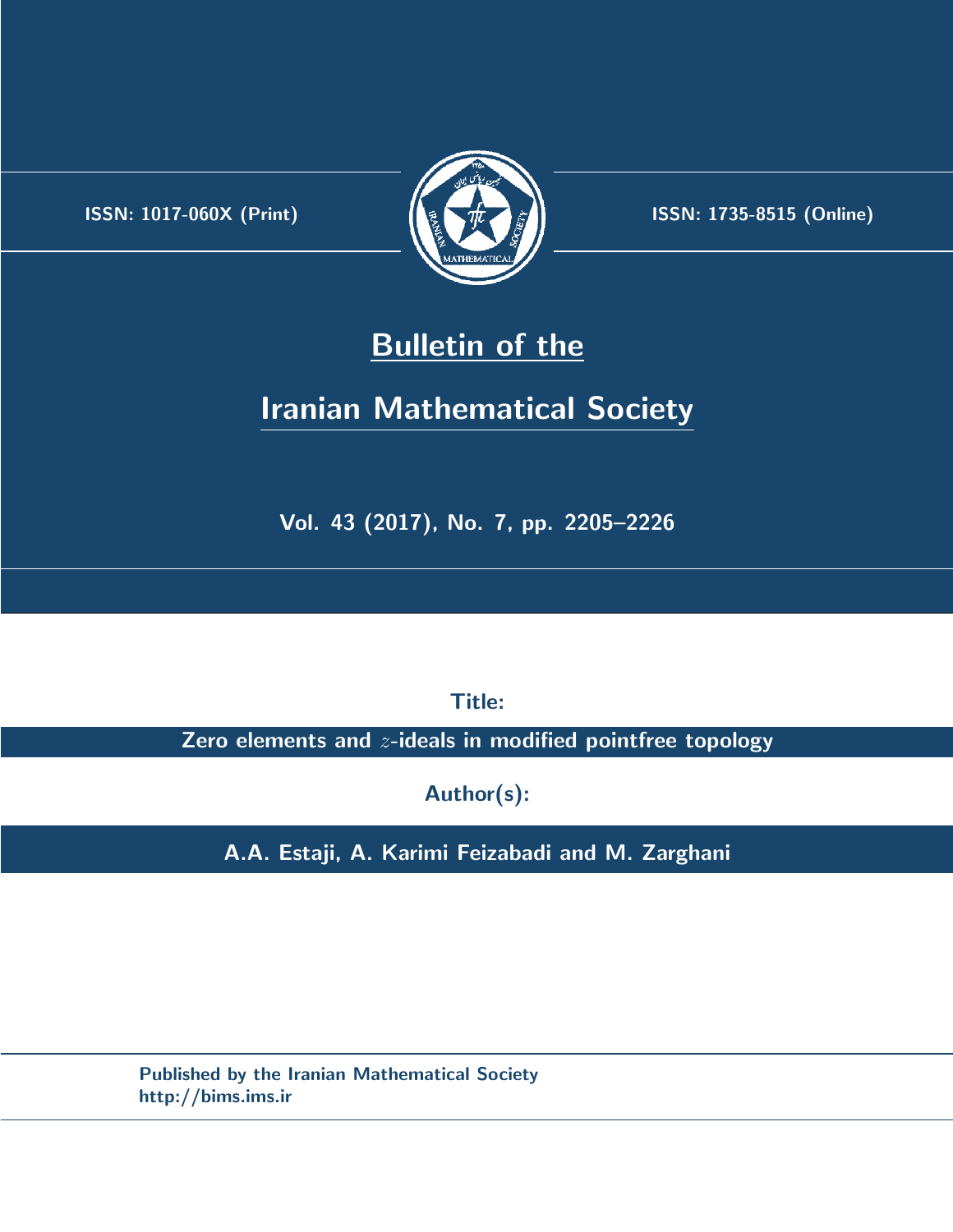Bull. Iranian Math. Soc. Vol. 43 (2017), No. 7, pp. 2205–2226 Online ISSN: 1735-8515

## **ZERO ELEMENTS AND** *z***-IDEALS IN MODIFIED POINTFREE TOPOLOGY**

A.A. ESTAJI, A. KARIMI FEIZABADI AND M. ZARGHANI*∗*

(Communicated by Fariborz Azarpanah)

ABSTRACT. In this paper, we define and study the notion of zero elements in topoframes; a topoframe is a pair  $(L, \tau)$ , abbreviated  $L_{\tau}$ , consisting of a frame *L* and a subframe *τ* all of whose elements are complemented elements in *L*. We show that the *f*-ring  $\mathcal{R}(L_{\tau})$ , the set of  $\tau$ -real continuous functions on *L*, is uniformly complete. Also, the set of all zero elements in a topoframe is closed under the formation of countable meets and finite joins. Also, we introduce the notion of *z*-filters and *z*-ideals in modified pointfree topology and make ready some results about them. **Keywords:** Topoframe, zero element, *z*-filter, *z*-ideal, prime ideal.

**MSC(2010):** Primary: 06D22; Secondary: 06F25, 54B30, 54G05, 54G10, 18B30.

## 1. **Introduction**

In studying relations between topological properties of a space *X* and algebraic properties of  $C(X)$ , it is natural to look at the subsets of X of the form

$$
Z(f) := \{ x \in X \mid f(x) = 0 \}
$$

called the zero-set of *f*. Many researchers are interested in the ring of real continuous functions on a set. Hewitt's paper [\[17](#page-21-0)] contains basic information about zero-sets. This is the first paper in which zero-sets were exploited in a systematic way in the study of  $C(X)$ . Zero-sets play a key role in the study of rings of real continuous functions (see, for instance,  $[1, 4, 12, 16, 18]$  $[1, 4, 12, 16, 18]$  $[1, 4, 12, 16, 18]$  $[1, 4, 12, 16, 18]$  $[1, 4, 12, 16, 18]$  $[1, 4, 12, 16, 18]$  $[1, 4, 12, 16, 18]$  $[1, 4, 12, 16, 18]$  $[1, 4, 12, 16, 18]$  $[1, 4, 12, 16, 18]$ ).

The set-theoretic complement of a zero-set is known as a cozero-set and we label this set by  $\cos(f)$ . B. Banaschewski presented a detailed study of the cozero map from  $\mathcal{R}(L)$ , the ring of real continuous functions on a frame L, to *L* which is the pointfree form of assigning to each continuous real function on a space its familiar cozero set, using this in particular to obtain the Stone-Čech

*⃝*c 2017 Iranian Mathematical Society

Article electronically published on December 30, 2017.

Received: 11 September 2016, Accepted: 20 January 2017.

*<sup>∗</sup>*Corresponding author.

<sup>2205</sup>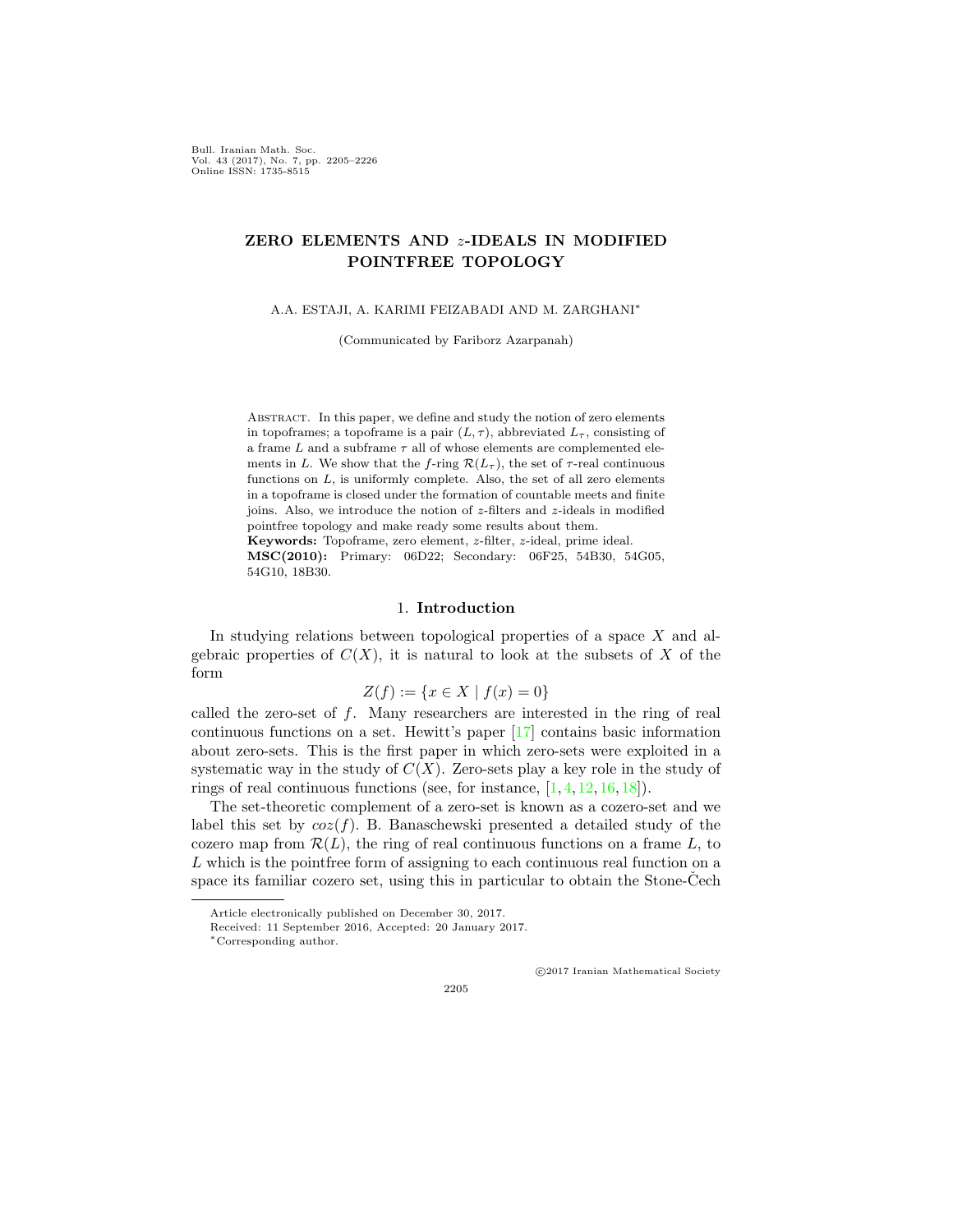compactification of a completely regular frame *L* in the form of a homomorphism from the frame of closed *ℓ*-ideals of the bounded part of *R<sup>∗</sup>* (*L*) to *L* (see  $[8]$  $[8]$ ). The natural question in point free topology is how an explicit definition of zero elements is prepared as duals of cozero elements. An effort to overcome the strangeness of cozero elements and zero ones was expended in [[13](#page-21-7)] to produce a zero set in pointfree topology (frames and their homomorphisms) by defining the trace of an element  $\alpha$  of  $\mathcal{R}(L)$  on any point p of L, that is a real number which is denoted by  $\alpha[p]$ , and a zero set of  $\alpha$  is defined by

<span id="page-2-0"></span>(1.1) 
$$
Z(\alpha) := \{ p \in Pt(L) \mid \alpha[p] = 0 \}.
$$

However, the alternative approach comes into view in this paper; that is we will present "zero elements in modified pointfree topology (topoframes and their homomorphisms)" being actually complements of some cozero elements in pointfree topology. That all cozero elements in pointfree topology have duals (complements) in pointfree topology is yet an unanswered question (see Remark [3.2\)](#page-6-0).

In [\[14](#page-21-8)] it has been shown that for a topoframe  $L_{\tau}$  the ring of  $\tau$ -realcontinuous functions  $\mathcal{R}(L_{\tau})$  is isomorphic to a sub-*f*-ring of the ring of realvalued functions on  $\tau$  introduced in [[19\]](#page-21-9). It has been also shown that  $\mathcal{R}(L_{\tau})$  is actually a generalization of  $C(X)$ , the *f*-ring of all continuous functions from a space *X* into the real line set  $\mathbb{R}$ ; in fact  $C(X) \cong \mathcal{R}(\mathcal{P}(X)_{\mathcal{O}(X)})$  (see [\[14](#page-21-8), Theorem 3.3]).

The aim of this paper is to show how various facts in zero set topology connected with the real numbers have their counterparts, if not actually their logical antecedents, in modified pointfree topology, that is, in the setting of topoframes and their homomorphisms. The reader can estimate the knowledge required by looking at Section 2.

In Section 3, we define concepts of a zero element and a cozero element in a topoframe (Definition [3.1\)](#page-6-1). We observe that the set

 $\{z(f) | f$  is a bounded topoframe map in  $\mathcal{R}(L_{\tau})\}$ 

is the same as  $z[L_{\tau}] := \{z(f) | f \in \mathcal{R}(L_{\tau})\}$ , and that  $z[L_{\tau}]$  is closed under the formation of finite joins. We show that for a frame map  $f$  in  $\mathcal{R}(L_{\tau})$ ,  $f^{-1}$  exists if and only if  $z(f) = \perp$  (Theorem [3.8](#page-11-0)).

It is well known that a commutative *f*-ring with unit *A* has a natural topology, its uniform topology, with the basic neighborhoods being of the form

$$
V_n(a) = \{x \in A \mid |x - a| < \frac{1}{n}\}, \qquad n = 1, 2, \dots
$$

for each  $a \in A$ .

In Section 4, we show that the *f*-ring  $\mathcal{R}(L_{\tau})$  is uniformly complete (Theorem [4.1\)](#page-13-0), and  $z[L_{\tau}]$  is closed under the formation of countable meets (Corollary [4.2\)](#page-14-0).

The basic relations between ideals and *z*-filters in  $C(X)$  are given in [[17\]](#page-21-0). *z*-ideals, and also the term "*z*-filter," were introduced by Kohls in [[20\]](#page-21-10) (also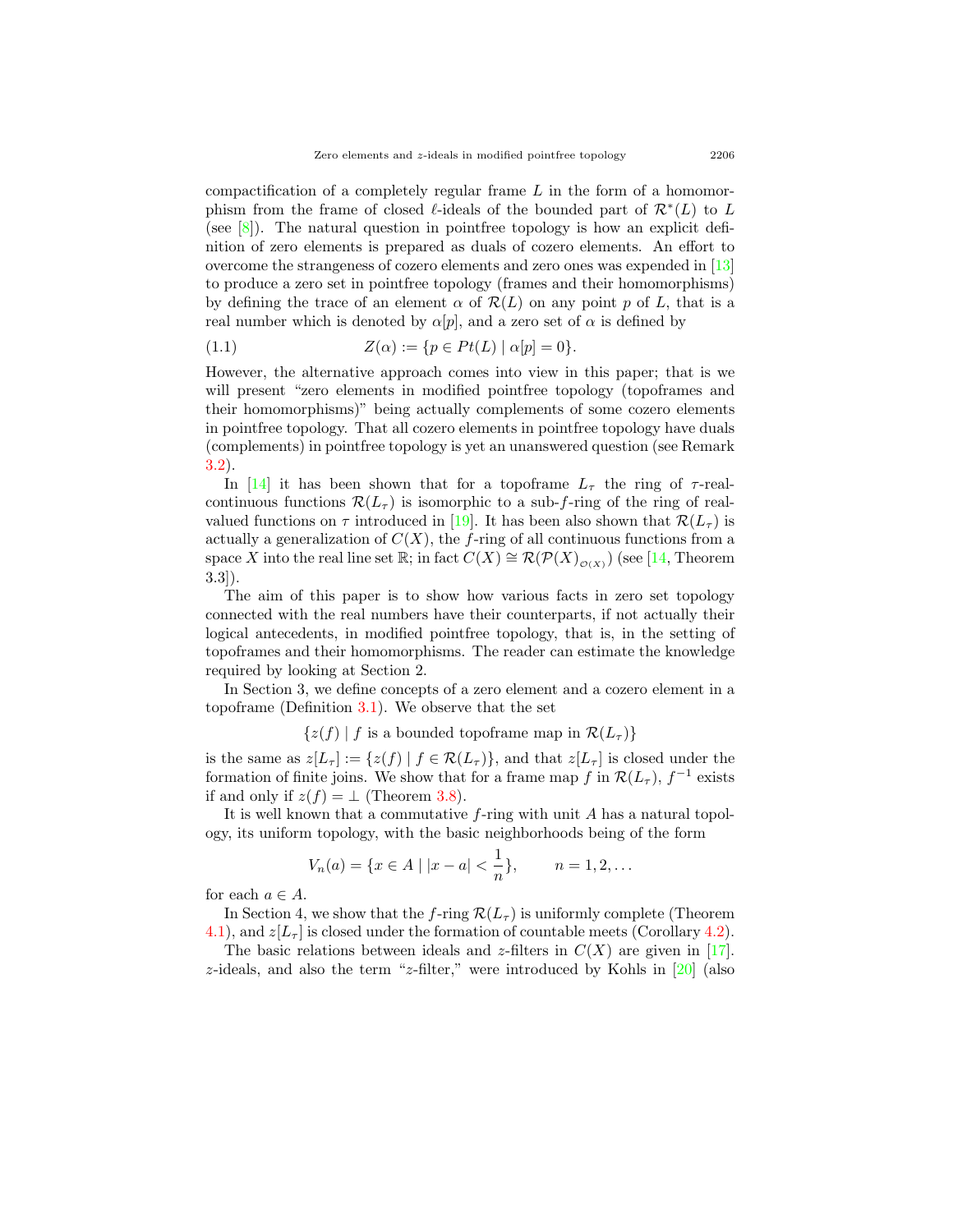see [\[21](#page-21-11)]). Recently this notion of *z*-ideals in rings has received a good deal of attention from several authors, for example  $[2, 3, 5, 6, 11, 22]$  $[2, 3, 5, 6, 11, 22]$  $[2, 3, 5, 6, 11, 22]$  $[2, 3, 5, 6, 11, 22]$  $[2, 3, 5, 6, 11, 22]$  $[2, 3, 5, 6, 11, 22]$  $[2, 3, 5, 6, 11, 22]$  $[2, 3, 5, 6, 11, 22]$  $[2, 3, 5, 6, 11, 22]$  $[2, 3, 5, 6, 11, 22]$  $[2, 3, 5, 6, 11, 22]$  $[2, 3, 5, 6, 11, 22]$  $[2, 3, 5, 6, 11, 22]$  and many others.

In Section 5, *z*-filters of  $L<sub>\tau</sub>$  are introduced by using the concept of zero elements. Some natural relations between ideals of  $\mathcal{R}(L_{\tau})$  and *z*-filters are explained. Also, we seek some relations among *z*-ultrafilters and maximal ideals of  $\mathcal{R}(L_\tau)$ .

In the ring  $\mathcal{R}(L)$ , the two notions of *z*-ideal (the algebraic one and the one defined in terms of the cozero map) agree [\[9](#page-21-18), Corollary 3.8]. In [[13\]](#page-21-7), a particular case of *z*-ideals which are called *strongly z*-ideals of  $\mathcal{R}(L)$ , were defined by introducing zero sets in pointfree topology. The authors studied strongly *z*ideals, their relation with *z*-ideals and the role of spatiality in this relation. For strongly *z*-ideals, they analyzed prime ideals using the concept of the zero set in Equation  $(1.1)$  $(1.1)$  $(1.1)$ .

Finally, in the last section, *z*-ideals of  $\mathcal{R}(L_\tau)$  are introduced by using the concept of zero elements. It is proved that for a *z*-ideal *I*, it is a prime ideal if and only if *I* contains a prime ideal, if and only if for all  $g, h \in \mathcal{R}(L_{\tau})$ , if  $gh = 0$ , then  $g \in I$  or  $h \in I$ , if and only if for every  $f \in \mathcal{R}(L_{\tau})$ , there is a zero-element belonging to  $z[I]$  on which  $f$  does not change sign (Theorem [6.8\)](#page-19-0).

#### 2. **Background**

A lattice-ordered ring is a ring *A* with a lattice structure such that for all  $a, b, c \in A$ 

$$
(a \wedge b) + c = (a + c) \wedge (b + c)
$$

or, equivalently,

$$
(a \vee b) + c = (a + c) \vee (b + c)
$$

and

$$
0 \leq ab
$$
 whenever  $0 \leq a$  and  $0 \leq b$ .

Further, with the definitions

$$
a^{+} = a \vee 0, a^{-} = (-a) \vee 0, |a| = a \vee (-a)
$$

one has the rules

$$
0 \le |a|, |a| = a^+ + a^-, a = a^+ - a^-, a^+ \wedge a^- = 0,
$$
  

$$
|a + b| \le |a| + |b|, |ab| \le |a||b|.
$$

An *ℓ*-ideal in a lattice-ordered ring *A* is a ring ideal *J* of *A* with the added property that  $|x| \leq |a|$  and  $a \in J$  implies  $x \in J$ , for any  $x, a \in A$ .

Now, an *f*-ring is a lattice-ordered ring *A* which satisfies any of the following equivalent conditions:

- (1)  $(a \wedge b)c = (ac) \wedge (bc)$  for any  $a, b \in A$  and  $c \geq 0$  in A.
- $(2) |ab| = |a||b|.$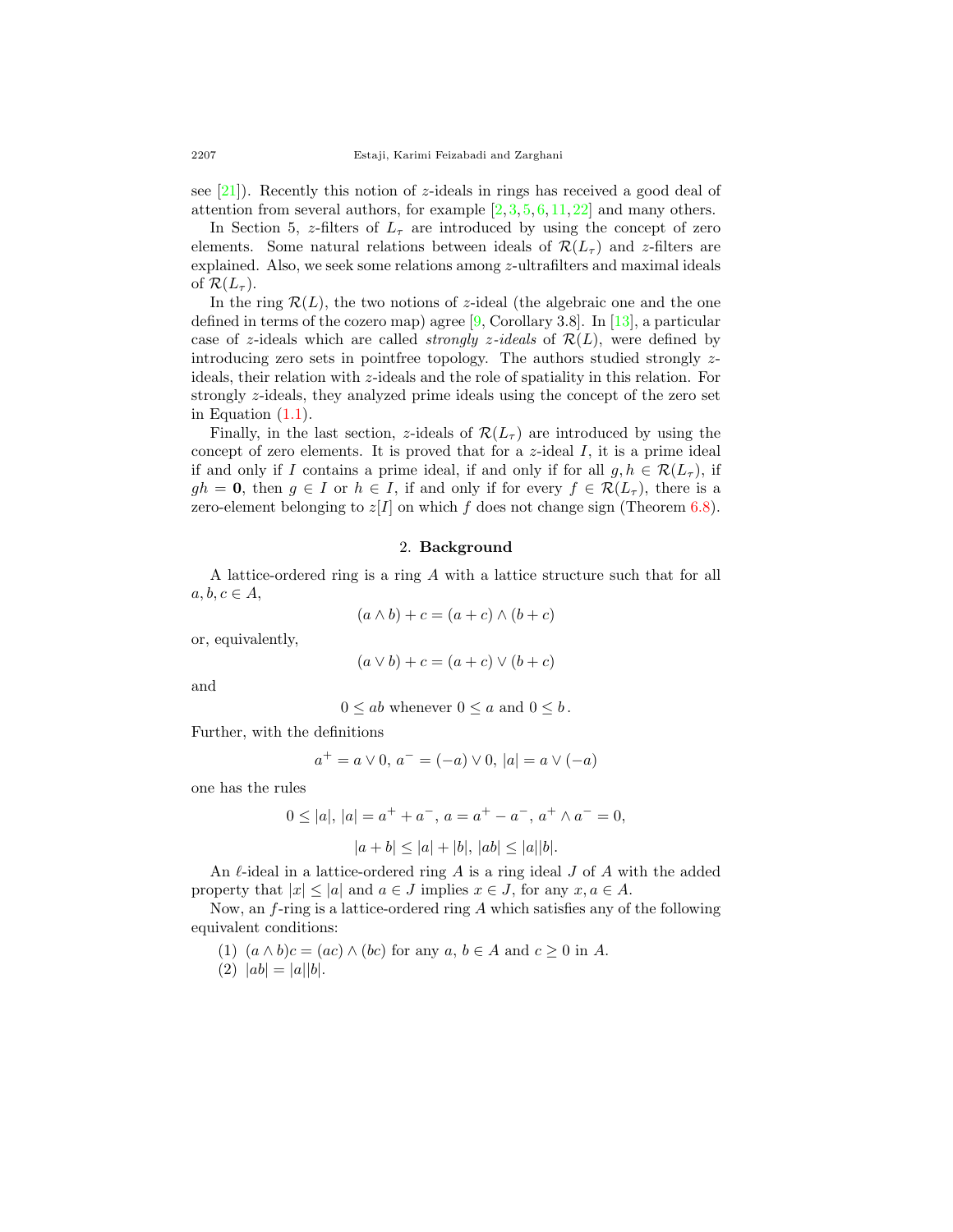Recall that a *frame* is a complete lattice  $\tau$  in which the distributive law

$$
x \wedge \bigvee S = \bigvee \{x \wedge s \mid s \in S\}
$$

holds for all  $x \in \tau$  and  $S \subseteq \tau$ . We denote the top element and the bottom element of  $\tau$  by  $\top$  and  $\bot$ , respectively. A frame homomorphism is a map between frames which preserves finite meets, including the top element, and arbitrary joins, including the bottom element. The frame of open subsets of a topological space X is denoted by  $\mathcal{O}(X)$ . The power set of R is also denoted by  $P(\mathbb{R})$ . Let  $\tau$  be a frame. Recall (from [[8\]](#page-21-6)) that the frame of reals is the frame  $\mathcal{L}(\mathbb{R})$  generated by all ordered pairs  $(p, q)$ , with  $p, q \in \mathbb{Q}$ , subject to the following relations:

- $(R1)$   $(p,q) \wedge (r,s) = (p \vee r, q \wedge s).$
- (R2)  $(p, q) \vee (r, s) = (p, s)$ , whenever  $p \le r < q \le s$ .
- $(R3)$   $(p, q) = \sqrt{(r, s) | p < r < s < q}.$
- $(R4)$  **⊤** =  $\bigvee$ { $(p,q) | p, q \in \mathbb{Q}$ }.

The *f*-ring of all frame maps from  $\mathcal{L}(\mathbb{R})$  to  $\tau$  is denoted by  $\mathcal{R}(\tau)$ . Due to the fact that the map  $j: \mathcal{L}(\mathbb{R}) \longrightarrow \mathcal{O}(\mathbb{R})$ , taking any ordered pair  $(p, q)$  of  $\mathcal{L}(\mathbb{R})$  to the open interval  $(p, q)$  of  $\mathbb{R}$ , is an isomorphism, and for simplicity of notation, we shall denote the set  $\mathcal{R}(\tau)$  as the collection of all frame homomorphisms  $f: \mathcal{O}(\mathbb{R}) \longrightarrow \tau$ , and so  $\mathcal{R}(\tau)$  with the operator  $\diamond$  defined by

$$
(f \diamond g)(U) = \bigvee \{ f(U_1) \wedge g(U_2) \mid U_1 \diamond U_2 \subseteq U \}, U \in \mathcal{O}(\mathbb{R}),
$$

where

$$
U_1 \diamond U_2 = \{a \diamond b \mid a \in U_1, b \in U_2\}, \diamond \in \{+, \cdot, \land, \lor\},\
$$

is an *f*-ring (for more details see [[7\]](#page-21-19)). We abbreviate oft-mentioned members of  $\mathcal{O}(\mathbb{R})$  as follows:

$$
\mathbb{R}^+ = (0, +\infty), \ \mathbb{R}^- = (-\infty, 0).
$$

We use  $b(U, \varepsilon)$  to designate the  $\varepsilon$ -ball  $\bigvee_{r \in U} (r - \varepsilon, r + \varepsilon)$  about  $U \in \mathbb{R}$ , and in  $O(\mathbb{R})$  we also use the notation  $U \subseteq_{\varepsilon} V$  to mean that  $b(U, \varepsilon) \subseteq V$ .

<span id="page-4-1"></span>**Lemma 2.1** ([[7\]](#page-21-19)). *If*  $\alpha, \beta \in \mathcal{R}(\tau)$  *and*  $\varepsilon > 0$  *satisfy*  $|\alpha - \beta| \leq \varepsilon$ *, then*  $\alpha(U) \leq$  $\beta(V)$  *for all*  $U \subseteq_{\varepsilon} V$  *in*  $\mathcal{O}(\mathbb{R})$ *.* 

<span id="page-4-0"></span>**Lemma 2.2** ([\[7](#page-21-19)]). Let  $f, g \in \mathcal{R}(\tau)$ . The following statements are equivalent.

- (1)  $f \leq g$ .
- (2)  $\cos(g f) = (g f)(\mathbb{R}^+).$
- $(3)$   $(g f)(\mathbb{R}^-) = \perp$ .
- $(4)$   $(g f)(r, +\infty) = \top$  *for all*  $r \in \mathbb{R}^-$ .
- (5) *For every*  $r \in \mathbb{R}$ ,  $f(r, +\infty) \leq g(r, +\infty)$ .
- (6) *For every*  $r \in \mathbb{R}$ ,  $f(-\infty, r) \geq g(-\infty, r)$ .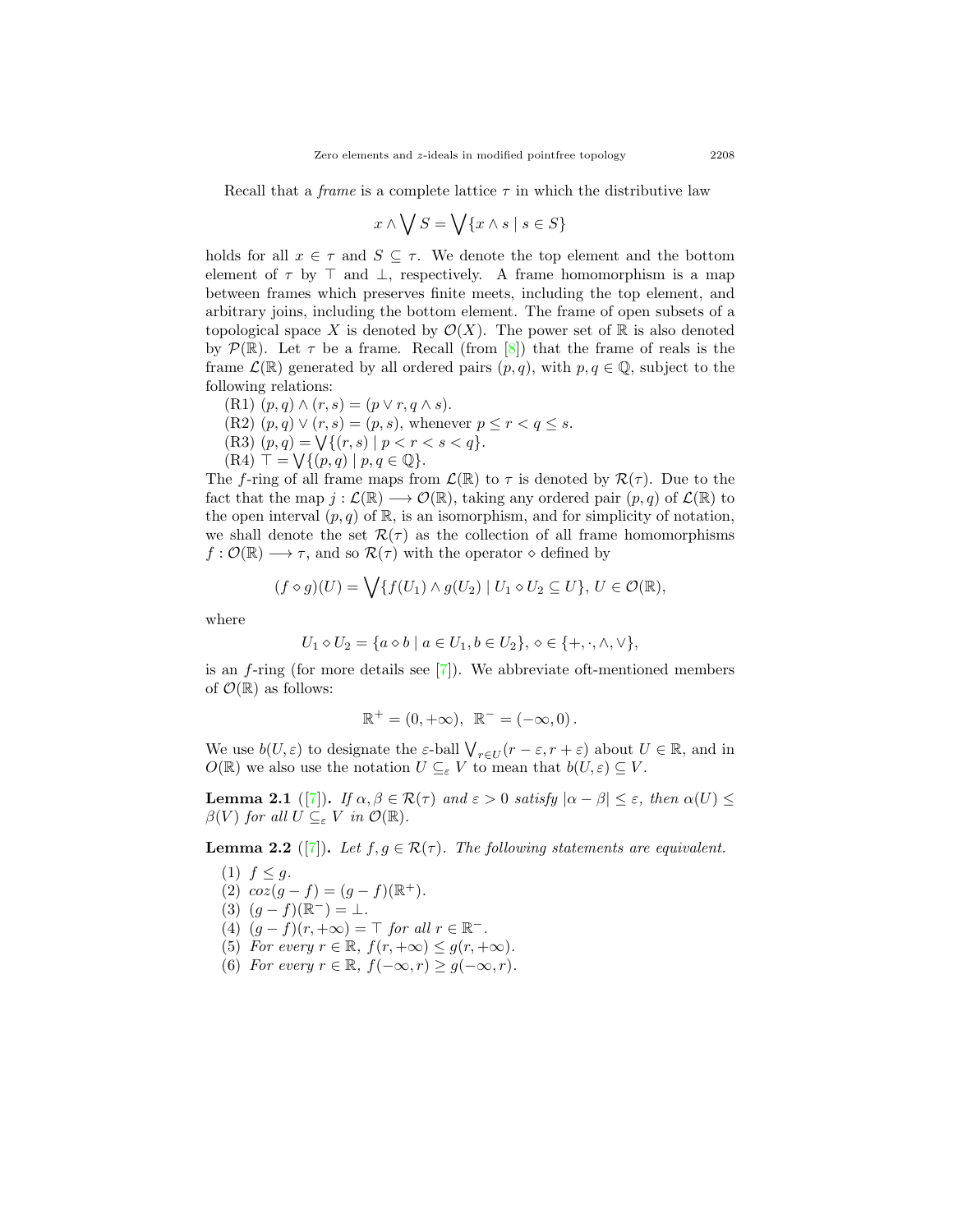[[23\]](#page-21-20) A topoframe, denoted by  $L_{\tau}$ , on a frame L is a subframe  $\tau$  all of whose elements are complementary elements in  $L$ . The member of  $\tau$  are called the open elements of *L*. The set  $\{p' \mid p \in \tau\}$  are called the closed elements of *L* and will be denoted by *τ ′* .

**Definition 2.3.** If  $(L, \tau)$  is a topoframe and  $p \in L$ , the *closure* of *p* in *L* is the element

$$
\overline{p} := \bigwedge \{ q \in \tau' \mid p \leq q \},
$$

and the *interior* of any  $p \in L$  is the element

$$
p^{\circ} := \bigvee \{ t \in \tau \mid t \leq p \}.
$$

We showed in [\[14](#page-21-8)] that the ring of "real-continuous functions"  $\mathcal{R}(L_{\tau})$ , consisting of all frame homomorphisms  $f : P(\mathbb{R}) \longrightarrow L$  such that  $f(\mathcal{O}(\mathbb{R})) \subseteq \tau$ , with the operator  $\diamond \in \{+,.,\wedge,\vee\}$  defined by

$$
(f \diamond g)(X) = \bigvee \{ f(Y) \wedge g(Z) \mid Y \diamond Z \subseteq X \},\
$$

where

<span id="page-5-0"></span>
$$
Y \diamond Z = \{ y \diamond z \mid y \in Y, z \in Z \},\
$$

or, equivalently,

(2.1) 
$$
(f \diamond g)(X) = \bigvee \{f(\{x\}) \wedge g(\{y\}) \mid x \diamond y \in X\}
$$

is a sub f-ring of  $\mathcal{R}(\tau)$ .

<span id="page-5-1"></span>*Remark* 2.4 ([[14\]](#page-21-8)). Let  $\tau$  be a topoframe on a frame *L*. The frame map  $\alpha \in \mathcal{R}\tau$ is called an *L*-*extendable* real continuous function if and only if for every  $r \in \mathbb{R}$ ,

$$
\bigvee_{r \in \mathbb{R}}^{L} (\alpha(-\infty, r) \vee \alpha(r, -\infty))' = \top,
$$

or, equivalently,

$$
\bigvee_{r\in\mathbb{R}}^{L}\bigwedge_{k\in\mathbb{N}}^{L}\alpha(r-\frac{1}{k},r+\frac{1}{k})=\top.
$$

If  $\alpha$  is *L*- extendable, the mapping  $e_{\alpha}$  defined by

$$
e_{\alpha}(S) = \bigvee_{x \in S}^{L} (\alpha(-\infty, x) \vee \alpha(x, -\infty))',
$$

or, equivalently,

$$
e_{\alpha}(S) = \bigvee_{x \in S}^{L} \bigwedge_{k \in \mathbb{N}}^{L} \alpha(x - \frac{1}{k}, x + \frac{1}{k})
$$

is a frame homomorphism from  $\mathcal{P}(\mathbb{R})$  into *L* which  $e_{\alpha} |_{\mathcal{O}(\mathbb{R})} = \alpha$ .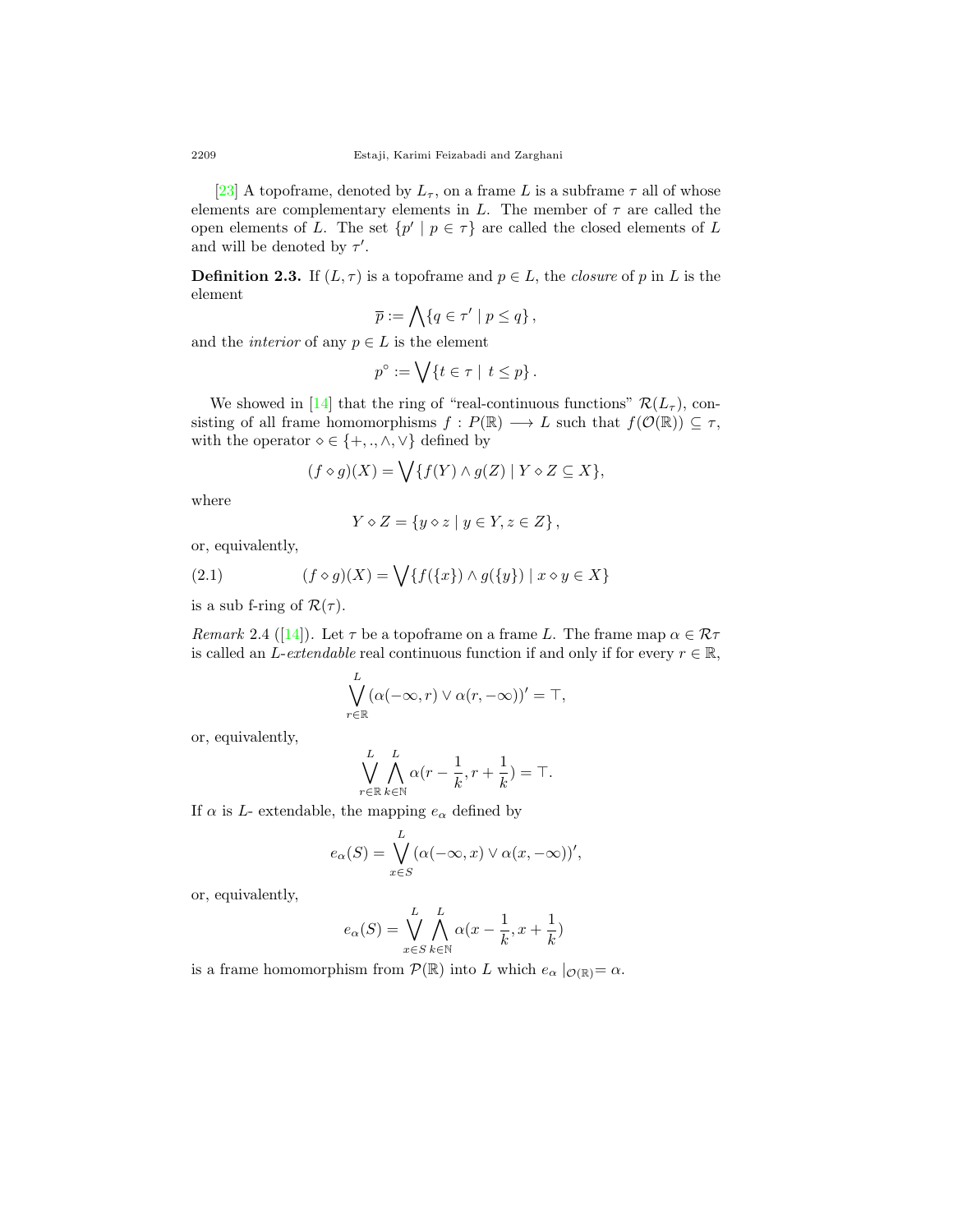A real-valued function on a frame *L* is a frame homomorphism f from  $\mathcal{P}(\mathbb{R})$ to *L*. The set of all this functions is denoted by  $F_P(L)$  and it is an *f*-ring with the operation defined in Equation ([2.1\)](#page-5-0) (see [\[19](#page-21-9)]). It is proved that  $\mathcal{R}(L_{\tau})$  is a sub *f*-ring of  $F_{\mathcal{P}}(L)$  (see [\[14](#page-21-8)]).

#### 3. *z***-elements in modified pointfree topology**

In this section we shall introduce the notion of zero-element for the first time in topoframes and we shall discuss some of the basic relations that hold for zero-elements.

<span id="page-6-1"></span>**Definition 3.1.** For every  $f \in \mathcal{R}(L_{\tau}), f(\{0\})$  is called a *zero-element* of *f* and is denoted by  $z(f)$ .

Any element in *L* that is a zero-element of some frame map in  $\mathcal{R}(L_{\tau})$  is called a zero-element in  $L_{\tau}$ . Thus, *z* is a mapping from the ring  $\mathcal{R}(L_{\tau})$  onto the set of all zero-elements in *L*.

For  $A \subseteq \mathcal{R}(L_{\tau})$ , we write  $z[A]$  to designate the family of zero-elements  $\{z(f) \mid f \in A\}$ . This is consistent with our notational convention for the image of a set under a mapping. On the other hand, the family  $z[\mathcal{R}(L_{\tau})]$  of all zero-elements in *L* will also be denoted, for simplicity, by  $z[L_{\tau}]$ .

Also a *cozero-element* of  $L_{\tau}$  is defined by

$$
coz(f) := f(-\infty, 0) \lor f(0, +\infty)
$$

for some  $f \in \mathcal{R}(L_{\tau})$ . Obviously,  $z(f) = (coz(f))'$ .

<span id="page-6-0"></span>*Remark* 3.2. For any  $f \in \mathcal{R}(L_{\tau})$ ,  $f |_{\mathcal{O}(\mathbb{R})} \in \mathcal{R}(\tau)$  because its range is included in  $\tau$ . Trivially,  $\cos(f) = \cos(f \mid_{\mathcal{O}(\mathbb{R})})$ , whence for every  $f \in \mathcal{R}(L_{\tau})$ , we have

$$
z(f) = (cos(\alpha))'
$$

for some  $\alpha \in \mathcal{R}(\tau)$ .

*Remark* 3.3. (1) **Constant real functions in**  $\mathcal{R}(L_{\tau})$ : for each  $c \in \mathbb{R}$ , let **c** be defined by

$$
\mathbf{c}(X) = \begin{cases} \top_L & \text{if } c \in X, \\ \bot_L & \text{if } c \notin X, \end{cases}
$$

where  $X \in \mathcal{P}(\mathbb{R})$ . It is clear that  $\mathbf{c} \in \mathcal{R}(L_{\tau})$ . Also,  $f + \mathbf{0} = f$  and  $f\mathbf{1} = f$ for every  $f \in \mathcal{R}(L_{\tau})$ . Now it is always true that  $z(\mathbf{c}) = \bot$ , if  $c \in \mathbb{R} \setminus \{0\}$  and *z*(**0**) = *⊤*.

(2) **Product with a scalar:** for  $r \in \mathbb{R}$  and  $f \in \mathcal{R}(L_{\tau})$  define

$$
r.f(X)=\left\{\begin{array}{ll} \textbf{0}(X) & \text{ if } r=0,\\ f(\frac{1}{r}X) & \text{ if } r\neq 0, \end{array}\right.
$$

for every  $X \in \mathcal{P}(\mathbb{R})$ , where  $\frac{1}{r}X = \{\frac{x}{r} \mid x \in X\}$ . It is straightforward to check that  $r.f = \mathbf{r}f$ , for every  $r \in \mathbb{R}$  and  $f \in \mathcal{R}(L_\tau)$ .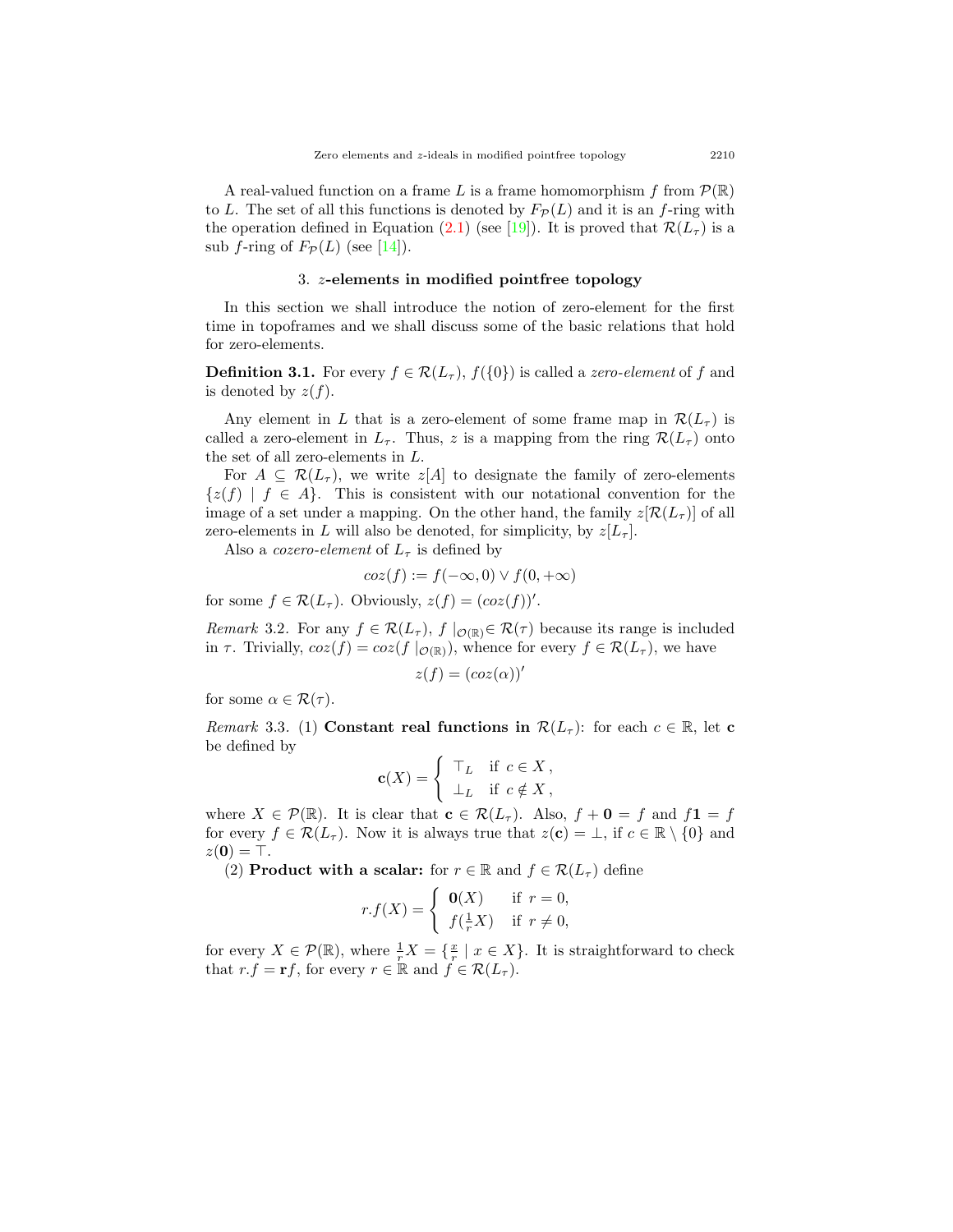It is also true that  $z(r.f) = z(f) = z(rf)$ , for all  $r \in \mathbb{R} \setminus \{0\}$ ; furthermore  $z(0.f) = \top = z(0.f).$ 

The partial ordering on  $\mathcal{R}(L_{\tau})$  is to be interpreted as follows.

**Proposition 3.4.** *For*  $f, g \in \mathcal{R}(L_{\tau})$ *, the following statements are equivalent.* 

<span id="page-7-6"></span><span id="page-7-4"></span><span id="page-7-2"></span><span id="page-7-1"></span><span id="page-7-0"></span>(1)  $f \leq q$ .  $(2)$   $f \mid_{\mathcal{O}(\mathbb{R})} \leq g \mid_{\mathcal{O}(\mathbb{R})}$ . (3) *For every*  $r \in \mathbb{R}$ ,  $f(r, +\infty) \leq g(r, +\infty)$ . (4) *For every*  $r \in \mathbb{R}$ ,  $f(-\infty, r] \geq g(-\infty, r]$ . (5) *For every*  $r \in \mathbb{R}$ ,  $f(r, +\infty) \leq g(r, +\infty)$ . (6) *For every*  $r \in \mathbb{R}$ ,  $f(-\infty, r) \geq g(-\infty, r)$ . (7)  $\cos(g - f) = (g - f)(\mathbb{R}^+).$  $(8)$   $(g - f)(\mathbb{R}^-) = \perp$ .  $(9)$   $(g - f)(r, +\infty) = \top$  *for all*  $r \in \mathbb{R}^-$ .

<span id="page-7-5"></span><span id="page-7-3"></span>*Proof.* The conditions ([1\)](#page-7-0) and [\(2](#page-7-1)) are equivalent, because the assignment  $f \rightarrow$ *f*  $|o(\mathbb{R})$  from  $\mathcal{R}(L_{\tau})$  to  $\mathcal{R}(\tau)$ -or  $\mathcal{R}(L)$  is an *f*-ring monomorphism (see [[14\]](#page-21-8)). The conditions  $(2)$  $(2)$ ,  $(5-9)$  $(5-9)$  $(5-9)$  $(5-9)$  are equivalent, by Lemma [2.2](#page-4-0). The conditions  $(3)$  $(3)$ and ([6\)](#page-7-5) and also [\(4](#page-7-6)) and [\(5](#page-7-2)) are equivalent, since  $f(A)' = f(\mathbb{R} \setminus A)$  for every  $f \in \mathcal{R}(L_{\tau})$  and  $A \subseteq \mathbb{R}$ .

<span id="page-7-10"></span>**Corollary 3.5.** *For*  $f \in \mathcal{R}(L_{\tau})$ *, the following statements are equivalent.* 

(1)  $f \ge 0$ .  $(2)$   $f |_{\mathcal{O}(\mathbb{R})} \geq 0$ . (3)  $\cos(f) = f(\mathbb{R}^+).$  $(f(\mathbb{R}^-)) = \perp$ .  $f(r, +\infty) = \top$  *for all*  $r \in \mathbb{R}^-$ .

<span id="page-7-9"></span>**Lemma 3.6.** *Let*  $f, g \in \mathcal{R}(L_{\tau})$  *and*  $r \in \mathbb{R}$ *. Then* 

<span id="page-7-7"></span>(1) 
$$
(f \wedge g)(\{r\}) = (f(\{r\}) \wedge g[r, +\infty)) \vee (f[r, +\infty) \wedge g(\{r\})).
$$
  
In particular,

 $(f \wedge g)[r,+\infty) = f[r,+\infty) \wedge g[r,+\infty), (f \wedge g)(r,+\infty) = f(r,+\infty) \wedge g(r,+\infty),$  $(f \wedge q)(-\infty, r] = f(-\infty, r] \vee q(-\infty, r], (f \wedge q)(-\infty, r) = f(-\infty, r) \vee q(-\infty, r),$ *and*

$$
(f \wedge \mathbf{0})(\{r\}) = \begin{cases} \perp & \text{if } r > 0, \\ f[0, +\infty) & \text{if } r = 0, \\ f\{r\} & \text{if } r < 0. \end{cases}
$$

*Also, if*  $f, q \ge 0$ *, then*  $(f \wedge q)\{0\} = f\{0\} \vee q\{0\}$ .

<span id="page-7-8"></span>(2)  $(f \vee g)(\{r\}) = (f(\{r\}) \wedge g(-\infty, r]) \vee (f(-\infty, r] \wedge g(\{r\})).$ *In particular,*

 $(f \vee q)[r, +\infty) = f[r, +\infty) \vee q[r, +\infty), (f \vee q)(r, +\infty) = f(r, +\infty) \vee q(r, +\infty),$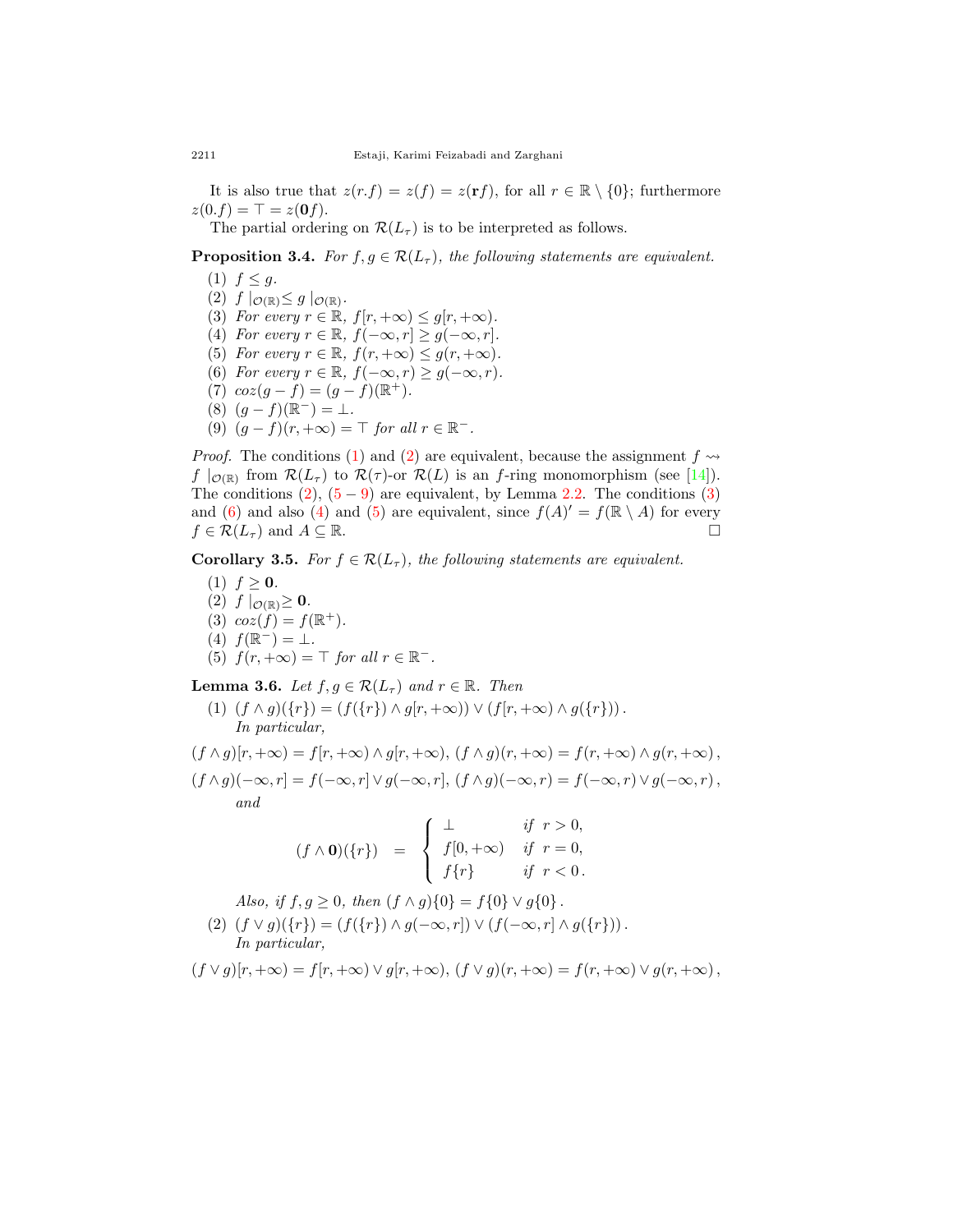$$
(f \vee g)(-\infty, r] = f(-\infty, r] \wedge g(-\infty, r], (f \vee g)(-\infty, r) = f(-\infty, r) \wedge g(-\infty, r),
$$
  
and

$$
(f \vee \mathbf{0})(\{r\}) = \begin{cases} \perp & \text{if } r < 0, \\ f(-\infty, 0] & \text{if } r = 0, \\ f\{r\} & \text{if } r > 0. \end{cases}
$$

- (3)  $(fg)[0, +\infty) = (f[0, +\infty) \land g[0, +\infty)) \lor (f(-\infty, 0] \land g(-\infty, 0])$ .
- (4) *For every*  $c \in \mathbb{R}$ *, we have*  $(f c)[0, +\infty) = f[c, +\infty)$ *.*  $In particular, ((f - c) \wedge 0)(\{0\}) = f[c, +\infty).$
- (5) For every  $c \in \mathbb{R}$ , we have  $(f c)(-\infty, 0] = f(-\infty, c]$ . *In particluar,*  $((f - c) \vee 0)(\{0\}) = f(-\infty, c]$ .

*Proof.* For  $f, g \in \mathcal{R}(L_{\tau})$  and  $r \in \mathbb{R}$ ,

(1) By the definition of meet in  $\mathcal{R}(L_{\tau})$ , we have

$$
(f \wedge g)(\{r\}) = \sqrt{\{f(\{x\}) \wedge g(\{y\}) \mid min\{x, y\} = r\}} = (f(\{r\}) \wedge g[r, +\infty)) \vee (f[r, +\infty) \wedge g(\{r\})).
$$

In particluar,

$$
(f \wedge g)[r, +\infty) = \bigvee \{f(\{x\}) \wedge g(\{y\}) \mid min\{x, y\} \ge r\} = f[r, +\infty) \wedge g[r, +\infty),
$$

$$
(f \wedge g)(-\infty, r] = \sqrt{\{f(\{x\}) \wedge g(\{y\}) \mid min\{x, y\} \le r\}}
$$
  
= 
$$
(f(\mathbb{R}) \wedge g(-\infty, r]) \vee (f(-\infty, r] \wedge g(\mathbb{R}))
$$
  
= 
$$
f(-\infty, r] \vee g(-\infty, r]
$$

and

$$
(f \wedge \mathbf{0})(\{r\}) = f(\{r\}) \wedge \mathbf{0}(r, +\infty)) \vee (f[r, +\infty) \wedge \mathbf{0}(\{r\}))
$$

$$
= \begin{cases} \perp & \text{if } r > 0, \\ f[0, +\infty) & \text{if } r = 0, \\ f\{r\} & \text{if } r < 0. \end{cases}
$$

Also, while  $f, g \geq 0$ 

$$
(f \wedge g)\{0\} = \bigvee \{f\{x\} \wedge g\{y\} \mid min\{x, y\} = 0\}
$$
  
= 
$$
(f\{0\} \wedge g[0, +\infty)) \vee (f[0, +\infty) \wedge g\{0\})
$$
  
= 
$$
(f\{0\} \wedge \top) \vee (\top \wedge g\{0\})
$$
  
= 
$$
f\{0\} \vee g\{0\}.
$$

(2) By the definition of join in  $\mathcal{R}(L_{\tau})$ , we have

$$
(f \vee g)(\{r\}) = \sqrt{\{f(\{x\}) \wedge g(\{y\}) \mid max\{x, y\}} = r}
$$
  
= 
$$
(f(\{r\}) \wedge g(-\infty, r]) \vee (f(-\infty, r] \wedge g(\{r\})).
$$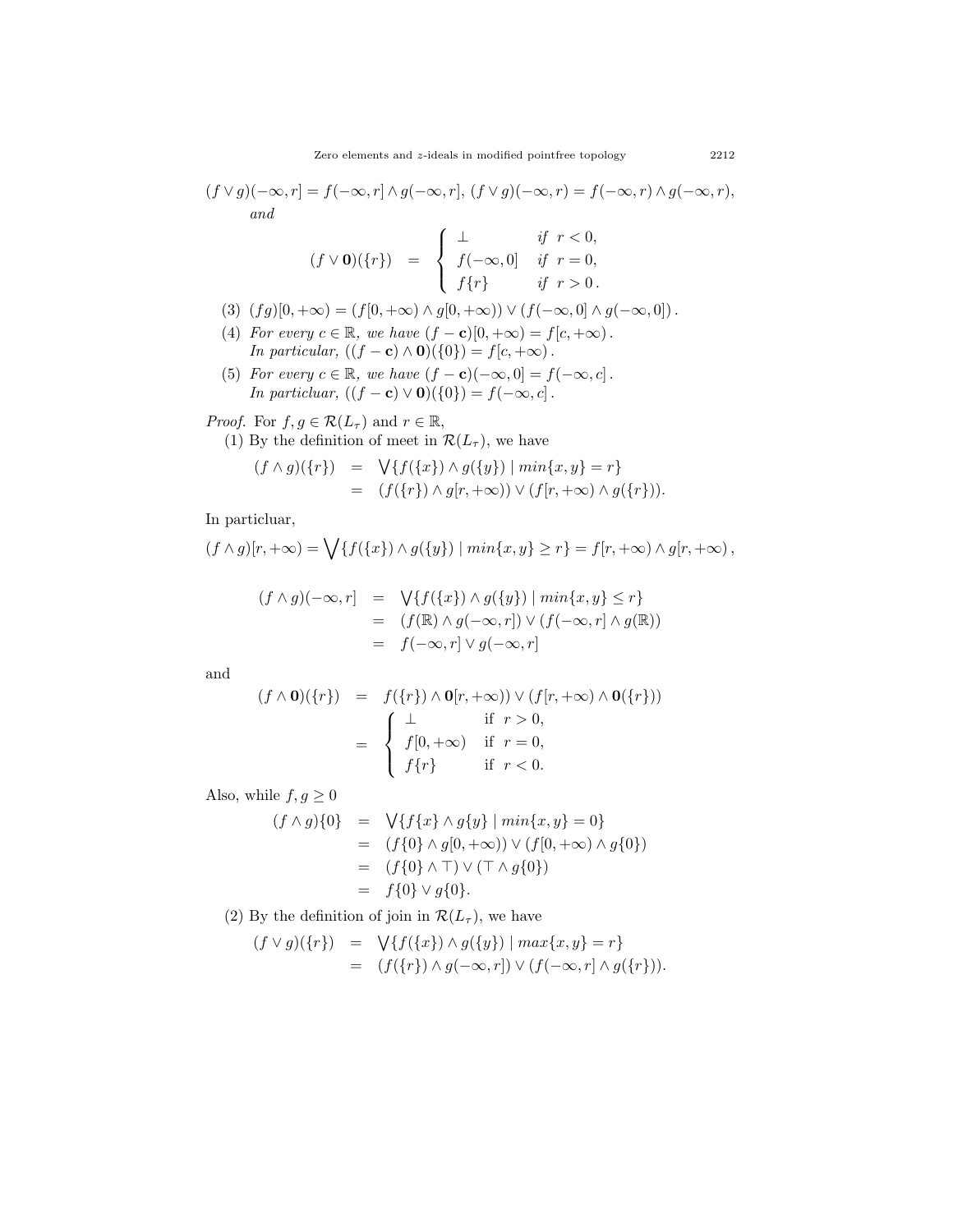In particluar,

$$
(f \vee g)[r, +\infty) = \sqrt{\{f(\{x\}) \wedge g(\{y\}) \mid \max\{x, y\} \ge r\}}
$$
  
\n
$$
= (f(\mathbb{R}) \wedge g[r, +\infty)) \vee (f[r, +\infty) \wedge g(\mathbb{R}))
$$
  
\n
$$
= f[r, +\infty) \vee g[r, +\infty),
$$
  
\n
$$
(f \vee g)(-\infty, r] = \sqrt{\{f(\{x\}) \wedge g(\{y\}) \mid \max\{x, y\} \le r\}}
$$

= *f*(*−∞, r*] *∧ g*(*−∞, r*]

and

$$
(f \vee \mathbf{0})(\{r\}) = \begin{cases} \perp & \text{if } r < 0, \\ f(-\infty, 0] & \text{if } r = 0, \\ f\{r\} & \text{if } r > 0. \end{cases}
$$

(3) By the definition of product in  $\mathcal{R}(L_{\tau})$ , we have

$$
(fg)[0, +\infty) = \sqrt{f(\{x\}) \land g(\{y\}) \mid xy \ge 0}
$$
  
=  $\sqrt{f(\{x\}) \land g(\{y\}) \mid x \ge 0, y \ge 0}$   
 $\lor \sqrt{f(\{x\}) \land g(\{y\}) \mid x \le 0, y \le 0}$   
=  $(f[0, +\infty) \land g[0, +\infty)) \lor (f(-\infty, 0] \land g(-\infty, 0]).$ 

(4) For any  $c \in \mathbb{R}$ , By definition of sum in  $\mathcal{R}(L_{\tau})$ , we have

$$
(f - c)[0, +\infty) = \sqrt{f(\{x\}) \wedge -c(\{y\}) | x + y \in [0, +\infty) } = \sqrt{f(\{x\}) \wedge c(\{-y\}) | x + y \ge 0} = \sqrt{f(\{x\}) \wedge c(\{-y\}) | x \ge -y} = \sqrt{f(\{x\}) \wedge \top | x \ge c} = f[c, +\infty).
$$

Particularly, by statement ([1\)](#page-7-7), we have

$$
((f - \mathbf{c}) \wedge \mathbf{0})(\{0\}) = (f - \mathbf{c})[0, +\infty) = f[c, +\infty).
$$

(5) For every 
$$
c \in \mathbb{R}
$$
,  
\n
$$
(f - \mathbf{c})(-\infty, 0) = \sqrt{\{f(\{x\}) \land -\mathbf{c}(\{y\}) \mid x + y \in (-\infty, 0]\}}
$$
\n
$$
= \sqrt{\{f(\{x\}) \land \mathbf{c}(\{-y\}) \mid x + y \le 0\}}
$$
\n
$$
= \sqrt{\{f(\{x\}) \land \mathbf{c}(\{-y\}) \mid x \le -y\}}
$$
\n
$$
= \sqrt{\{f(\{x\}) \land \top \mid x \le c\}}
$$
\n
$$
= f(-\infty, c].
$$

Particularly, by statement ([2\)](#page-7-8), we have

$$
((f - \mathbf{c}) \vee \mathbf{0})(\{0\}) = (f - \mathbf{c})(-\infty, 0) = f(-\infty, c].
$$

□

<span id="page-9-0"></span>**Proposition 3.7.** *For every*  $f, g \in \mathcal{R}(L_{\tau})$ *, we have*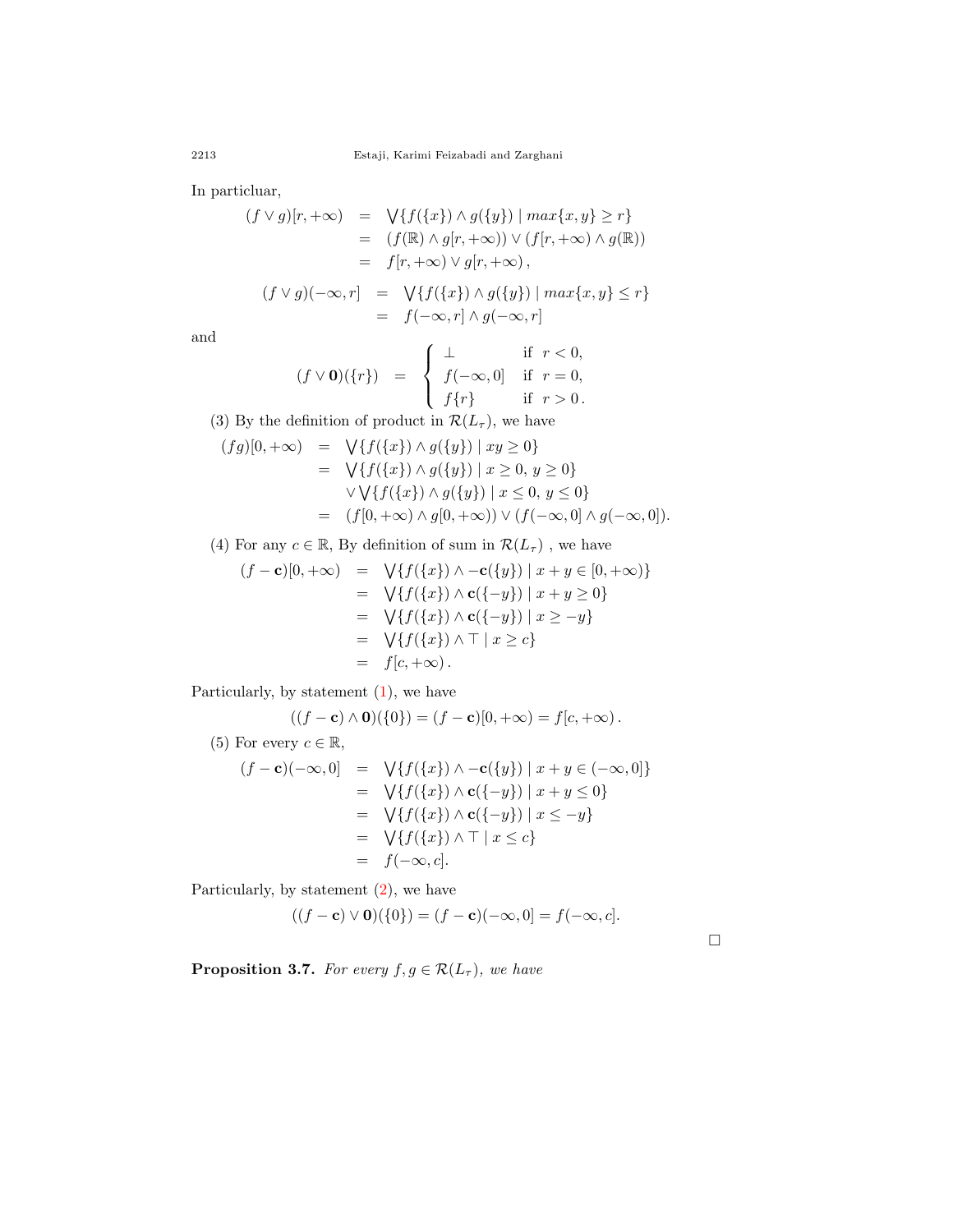<span id="page-10-1"></span><span id="page-10-0"></span>(1)  $z(f+g) = z(f) \land z(g)$ , while  $f, g \ge 0$ . (2)  $z(f \wedge g) = z(f) \vee z(g)$ , while  $f, g \ge 0$ . (3) *If*  $0 \le f \le g$ , then  $z(f) \ge z(g)$ . (4) *For every*  $n \in \mathbb{N}$ ,  $z(f) = z(-f) = z(|f|) = z(f^n)$ *.* (5)  $z(fg) = z(f) \vee z(g)$ . (6)  $z(f+g) \geq z(f) \wedge z(g)$ .  $(z)$   $z(f) \wedge z(g) = z(|f| + |g|) = z(f^2 + g^2).$ (8)  $z(1) = \perp$  *and moreover,*  $z(f) = \top$  *if and only if*  $f = 0$ *.* (9) *For every*  $n \in \mathbb{N}$ ,  $z(f) = z(|f| \wedge \frac{1}{n})$ *.* (10) *For every*  $c, c_1, c_2 \in \mathbb{R}$  and  $f \in \mathcal{R}(L_{\tau})$ , we have  $z(f - \mathbf{c}) = f(\{c\})$ .  $z((f - c)^+) = f(-\infty, c]$  and  $z((f - c)^-) = z((c - f)^+) = f[c, +\infty)$ . (12)  $z(f^+) = f(-\infty, 0]$  and  $z(f^-) = f[0, +\infty)$ . (13)  $z((f - c_1)^+ \wedge (c_2 - f)^+) = f((-\infty, c_1] \cup [c_2, +\infty)).$ (14) *For every*  $f, g \geq 0$ *,* 

$$
z(f) = \bigwedge_{n \in \mathbb{N}}^L z((\mathbf{n}f - g)^+).
$$

*Proof.* Some straightforward computations involving Lemma [3.6](#page-7-9) and Equation  $(2.1)$  $(2.1)$  yield all relations in  $\mathcal{R}(L_{\tau})$ ; however, we prove the last assertion. First, note that  $h \leq k$  implies  $h^+ \leq k^+$ . Thus, for any  $f, g \geq 0$ 

$$
\begin{aligned}\n\mathbf{n}f \le \mathbf{n}f + g &\Rightarrow \mathbf{n}f - g \le \mathbf{n}f \\
&\Rightarrow (\mathbf{n}f - g)^{+} \le (\mathbf{n}f)^{+} = \mathbf{n}f \\
&\Rightarrow z(\mathbf{n}f - g)^{+} \ge z(\mathbf{n}f) \\
&\Rightarrow \cos(\mathbf{n}f - g)^{+} \le \cos(\mathbf{n}f) \\
&\Rightarrow \cos(\mathbf{n}f - g)^{+} \le \cos(f) \qquad \text{since } \cos(\mathbf{n}f) = \cos(f).\n\end{aligned}
$$

Hence  $\bigvee_{n \in \mathbb{N}} \cos(\mathbf{n}f - g)^{+} \leq \cos(f).$ For the reverse relation, note that

$$
\cos(\mathbf{n}f - g)^+ = (\mathbf{n}f - g)^+(0, +\infty) \qquad \text{by Corollary 3.5}
$$
  
\n
$$
= (\mathbf{n}f - g)(0, +\infty) \qquad \text{by 3.6(2)}
$$
  
\n
$$
= \mathbf{n}(f + \frac{-1}{\mathbf{n}}g)(0, +\infty) \qquad \text{using scalar product}
$$
  
\n
$$
\geq (f + \frac{-1}{\mathbf{n}}g)(0, +\infty) \qquad \text{using scalar product}
$$
  
\n
$$
\geq \sqrt{\frac{r}{r>0}\{f(r, +\infty) \land g(-\infty, nr)\}} \qquad \text{using scalar product}
$$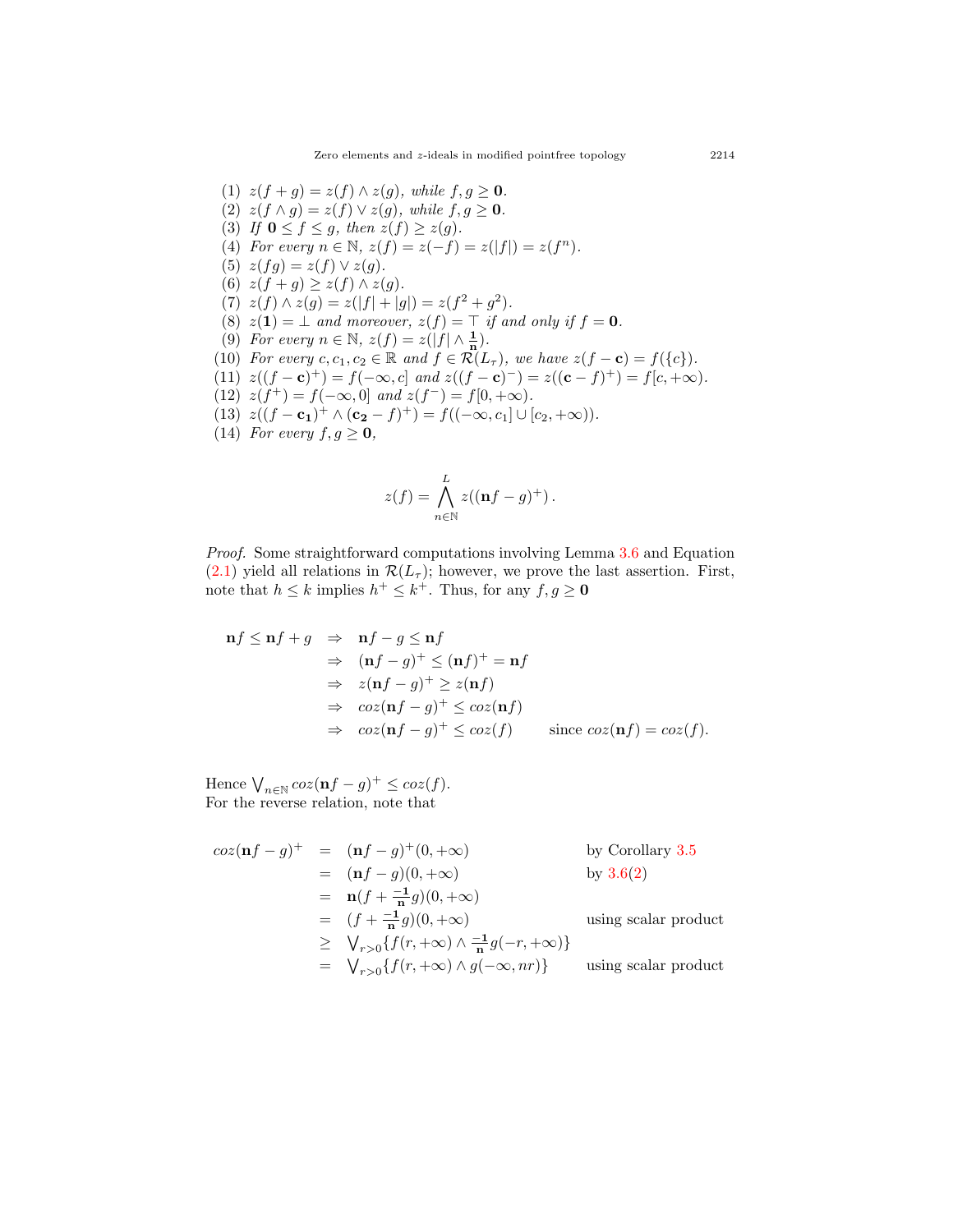and since, for any  $r > 0$  in  $\mathbb{R}$ ,  $\bigvee_{n \in \mathbb{N}} g(-\infty, nr) = g(\mathbb{R}) = \top$ , we conclude that

$$
\begin{array}{rcl}\n\bigvee_{n\in\mathbb{N}}\cos(\mathbf{nf}-g)^+ & \geq & \bigvee_{n\in\mathbb{N}}\bigvee_{r>0}\{f(r,+\infty)\wedge g(-\infty,nr)\} \\
& = & \bigvee_{r>0}\bigvee_{n\in\mathbb{N}}\{f(r,+\infty)\wedge g(-\infty,nr)\} \\
& = & \bigvee_{r>0}\{f(r,+\infty)\wedge\top\} \\
& = & f(0,+\infty) \\
& = & \cos(f) \qquad \text{by Corollary 3.5.}\n\end{array}
$$

Consequently,

$$
coz(f) = \bigvee_{n \in \mathbb{N}} coz(\mathbf{n}f - g)^+
$$

and so

$$
z(f) = \bigwedge_{n \in \mathbb{N}} z((\mathbf{n}f - g)^+),
$$

by complementation.  $\Box$ 

<span id="page-11-0"></span>**Theorem 3.8.** *A frame map f is a unit of*  $\mathcal{R}(L_{\tau})$  *if and only if*  $z(f) = \bot$ *.* 

*Proof.* Suppose that *f* is a unit of  $\mathcal{R}(L_{\tau})$ , then there exists  $g \in \mathcal{R}(L_{\tau})$  such that  $fg = 1$ . So by Proposition [3.7,](#page-9-0)  $\bot = z(1) = z(fg) = z(f) \vee z(g)$ , and hence  $z(f) = \perp$ .

Conversely, assume that  $f \in \mathcal{R}(L_{\tau})$  and  $z(f) = \bot$ . Define

$$
g(X) := \bigvee \{ f(\frac{1}{x}) \mid x \in X - \{0\} \}.
$$

We show that *g* belongs to  $\mathcal{R}(L_{\tau})$  which is the multiplicative inverse of *f* in  $\mathcal{R}(L_{\tau})$ . The proof consists of five steps to check:

**step 1.** The first step is verifying that  $g(\mathbb{R}) = \top$ . Since  $f\{0\} = \bot$ , we have

$$
g(\mathbb{R}) = \sqrt{f(\frac{1}{x}) \mid x \in \mathbb{R} - \{0\}} = \bot \vee \sqrt{f(\frac{1}{x}) \mid x \in \mathbb{R} - \{0\}} = f\{0\} \vee \sqrt{f(\frac{1}{x}) \mid x \in \mathbb{R} - \{0\}} = f(\mathbb{R}) = T.
$$

**step 2.** Let  $\{X_i\}_{i \in I} \subseteq \mathcal{P}(\mathbb{R})$ . If for all *i*,  $X_i = \emptyset$  or  $\{0\}$ , then obviously,

$$
g(\bigcup_{i\in I} X_i) = \bot = \bigvee_{i\in I} g(X_i),
$$

or else there is an *i* which  $X_i \neq \emptyset$ , {0}, then

$$
g(\bigcup_{i \in I} X_i) = \bigvee \{ f(\{\frac{1}{x}\}) \mid x \in (\bigcup_{i \in I} X_i) - \{0\} \}
$$
  
\n
$$
= \bigvee \{ f(\{\frac{1}{x}\}) \mid x \in \bigcup_{i \in I} (X_i - \{0\}) \}
$$
  
\n
$$
= \bigvee_{i \in I} \bigvee \{ f(\{\frac{1}{x}\}) \mid x \in X_i - \{0\} \}
$$
  
\n
$$
= \bigvee_{i \in I} g(X_i).
$$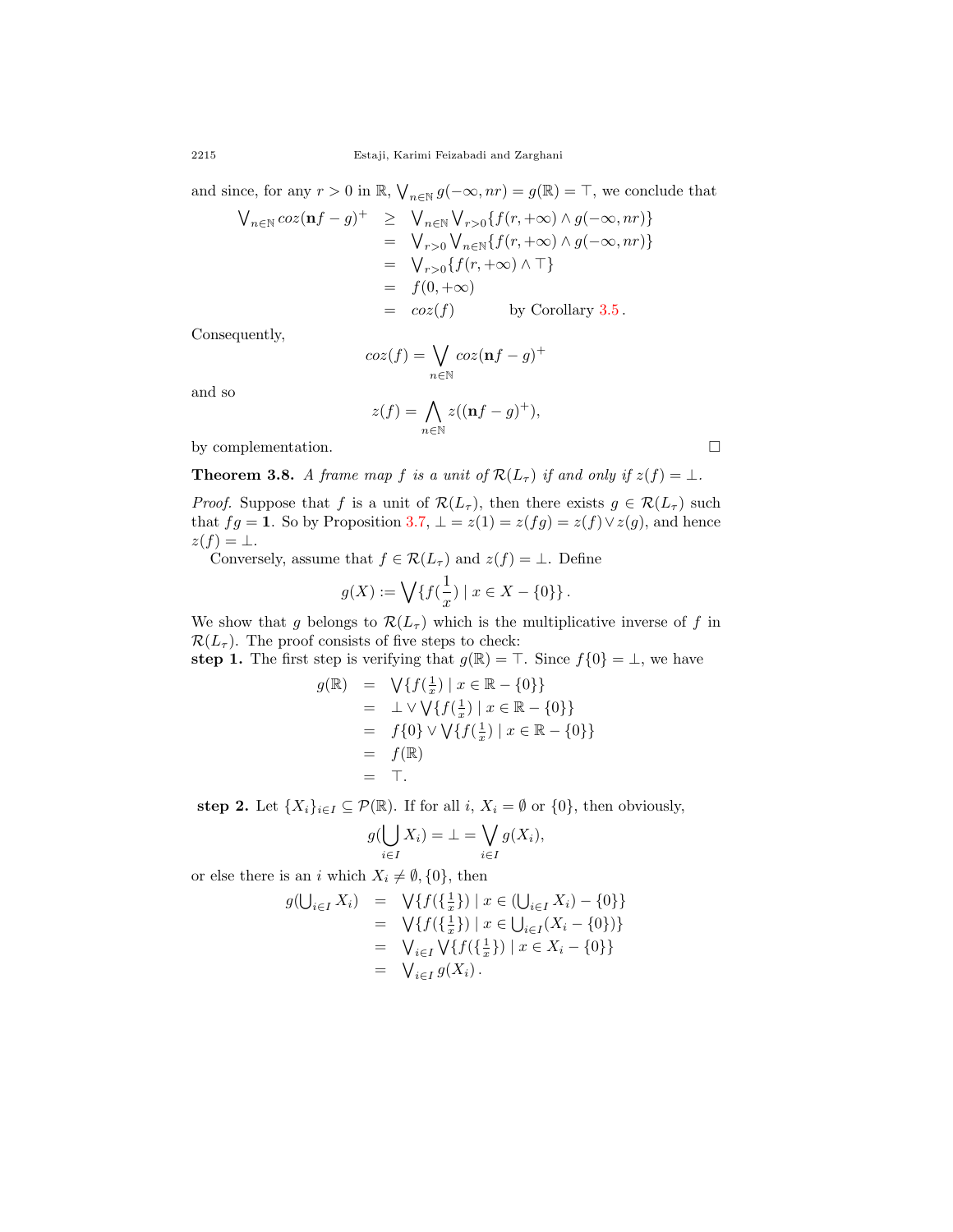**step 3.** Let  $X, Y \in P(\mathbb{R})$ . If  $X, Y \in \{\emptyset, \{0\}\}\$ , then obviously,

$$
g(X \cap Y) = \bot = g(X) \wedge g(Y),
$$

or else we have

$$
g(X \cap Y) = \bigvee \{f(\{\frac{1}{x}\}) \mid x \in (X \cap Y) - \{0\}\}\
$$
  
\n
$$
= \bigvee \{f(\{\frac{1}{x}\}) \mid x \in (X - \{0\}) \cap (Y - \{0\})\}\
$$
  
\n
$$
= \bigvee \{f(\{\frac{1}{x}\}) \wedge f(\{\frac{1}{y}\}) \mid x \in X - \{0\}, y \in Y - \{0\}\}\
$$
  
\n
$$
= \bigvee \{f(\{\frac{1}{x}\}) \mid x \in X - \{0\}\} \wedge \bigvee \{f(\{\frac{1}{y}\}) \mid y \in Y - \{0\}\}\
$$
  
\n
$$
= g(X) \wedge g(Y).
$$

**step 4.** We must also prove that  $g$  is also continuous. Let  $(a, b)$  be an open interval in R.

(1) if 
$$
0 \notin (a, b)
$$
 and  $a < b < 0$  or  $0 < a < b$ , then

$$
g(a,b) = \sqrt{\{f(\{\frac{1}{x}\}) \mid x \in (a,b) - \{0\}\}}
$$
  
\n
$$
= \sqrt{\{f(\{\frac{1}{x}\}) \mid x \in (a,b)\}}
$$
  
\n
$$
= \sqrt{\{f(\{\frac{1}{x}\}) \mid a < x < b\}}
$$
  
\n
$$
= \sqrt{\{f(\{\frac{1}{x}\}) \mid \frac{1}{b} < \frac{1}{x} < \frac{1}{a}\}}
$$
  
\n
$$
= \sqrt{\{f(\{\lambda\}) \mid \frac{1}{b} < \lambda < \frac{1}{a}\}}
$$
  
\n
$$
= f(\frac{1}{b}, \frac{1}{a})
$$

and hence  $g$  assigns any open set of  $\mathbb R$  to an open element of  $L$ , since *f* does.

(2) Now, if  $0 \in (a, b)$ , then

$$
g(a,b) = g(a,0) \lor g(\{0\}) \lor g(0,b)
$$
  
=  $f(-\infty, \frac{1}{a}) \lor \bot \lor f(\frac{1}{b}, +\infty)$   
=  $f(-\infty, \frac{1}{a}) \lor f(\frac{1}{b}, +\infty),$ 

so that *g* assigns an open set to an open element in *L*.

**step 5.** In the last step, we show that  $fg = 1$ .

$$
(fg)(\{1\}) = \sqrt{f(\{x\}) \land g(\{y\}) \mid xy = 1}
$$
  
=  $\sqrt{f(\{x\}) \land g(\{\frac{1}{x}\}) \mid 0 \neq x \in \mathbb{R}\}$   
=  $\sqrt{f(\{x\}) \land f(\{x\}) \mid 0 \neq x \in \mathbb{R}\}$   
=  $\sqrt{f(\{x\}) \mid 0 \neq x \in \mathbb{R}\}$   
=  $f(\{0\}) \sqrt{f(\{x\}) \mid 0 \neq x \in \mathbb{R}\}$   
=  $f(\mathbb{R})$   
= T.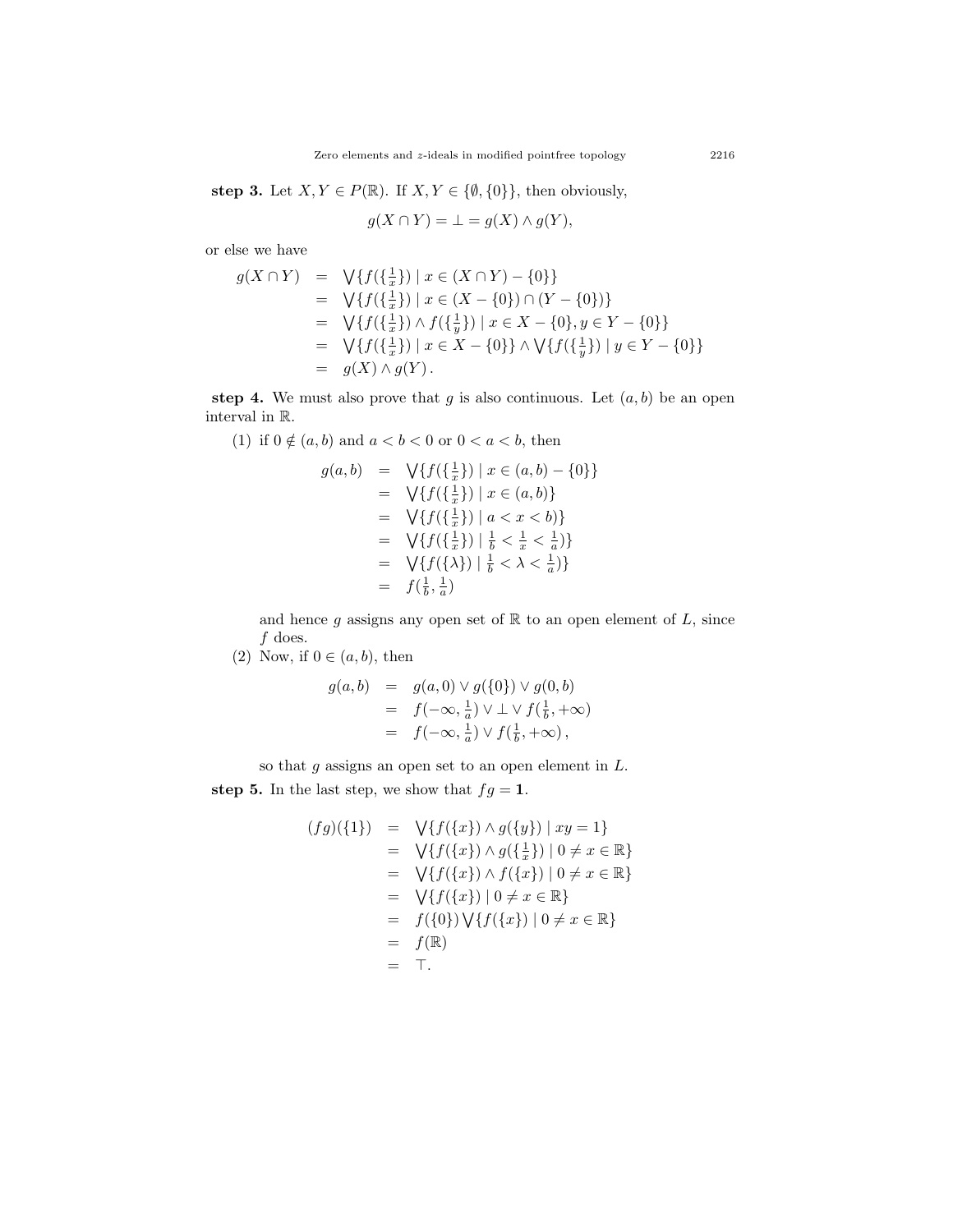and

$$
(fg)(\{0\}) = \bigvee \{f(\{x\}) \wedge g(\{y\}) \mid xy = 0\}
$$
  
=  $\bigvee \{f(\{x\}) \wedge g(\{y\}) \mid x = 0\} \vee \bigvee \{f(\{x\}) \wedge g(\{y\}) \mid y = 0\}$   
=  $\bigvee \{\perp \wedge g(\{y\})\} \vee \bigvee \{f(\{x\}) \wedge \perp\}$   
=  $\perp$ .

Also, if  $r \neq 0, 1$ , then

$$
(fg)(\{r\}) = \sqrt{\{f(\{x\}) \land g(\{y\}) \mid xy = r\}}= \sqrt{\{f(\{x\}) \land g(\{\frac{r}{x}\}) \mid 0 \neq x \in \mathbb{R}\}}= \sqrt{\{f(\{x\}) \land f(\{\frac{x}{r}\}) \mid x \neq 0\}}= \sqrt{\{f(\emptyset) \mid x \neq 0\}}= \perp
$$

and thus  $fg = 1$ . This completes the proof.  $\Box$ 

**Corollary 3.9.** *Any*  $f \geq 1$  *in*  $\mathcal{R}(L_{\tau})$  *has an inverse.* 

*Proof.* Since  $0 \leq 1 \leq f$ , we conclude that  $\bot = z(1) \geq z(f)$ , by statement [\(3](#page-10-0)) of Proposition [3.7,](#page-9-0) and hence *f* has an inverse in  $\mathcal{R}(L_{\tau})$ , by Theorem [3.8](#page-11-0).  $\Box$ 

*Remark* 3.10.  $f \in \mathcal{R}(L_{\tau})$  is called *bounded topoframe map*, if there exists  $n \in \mathbb{N}$ such that  $|f| < n$ . Put

 $\mathcal{R}^*(L_\tau) := \{ f \in \mathcal{R}(L_\tau) \mid f \text{ is a bounded topoframely} \}.$ 

Then  $z[\mathcal{R}^*(L_{\tau})] = z[\mathcal{R}(L_{\tau})]$ , by statement ([9](#page-10-1)) of Proposition [3.7.](#page-9-0)

## 4. The uniform completeness of  $\mathcal{R}(L_\tau)$

Recall that a sequence  $\{a_n\}_{n\in\mathbb{N}}$  in an *f*-ring *A* converges uniformly to  $a \in A$ , written  $a_n \to a$ , provided that for any  $k \in \mathbb{N}$ , there is an  $m \in \mathbb{N}$  such that

$$
|a_n - a| < \frac{1}{k},
$$

for all  $n \in \mathbb{N}$  with  $n \geq m$ . Furthermore, in an *f*-ring *A*, a sequence  $\{a_n\}_{n \in \mathbb{N}} \subseteq A$ is called Cauchy if for any  $k \in \mathbb{N}$  there is an  $m \in \mathbb{N}$  such that

$$
|a_i - a_j| < \frac{1}{k}
$$

for all  $i, j \in \mathbb{N}$  with  $i, j \geq m$ . The *f*-ring *A* is said to be uniformly complete if every Cauchy sequence in *A* converges uniformly to a limit in *A*. Because  $\mathcal{R}(L)$  is uniformly complete (see [\[7](#page-21-19)]), it may not be so much surprising that  $\mathcal{R}(L_{\tau})$  is uniformly complete. This fact appears in the following theorem.

<span id="page-13-0"></span>**Theorem 4.1.** *The f-ring*  $\mathcal{R}(L_{\tau})$  *is uniformly complete.*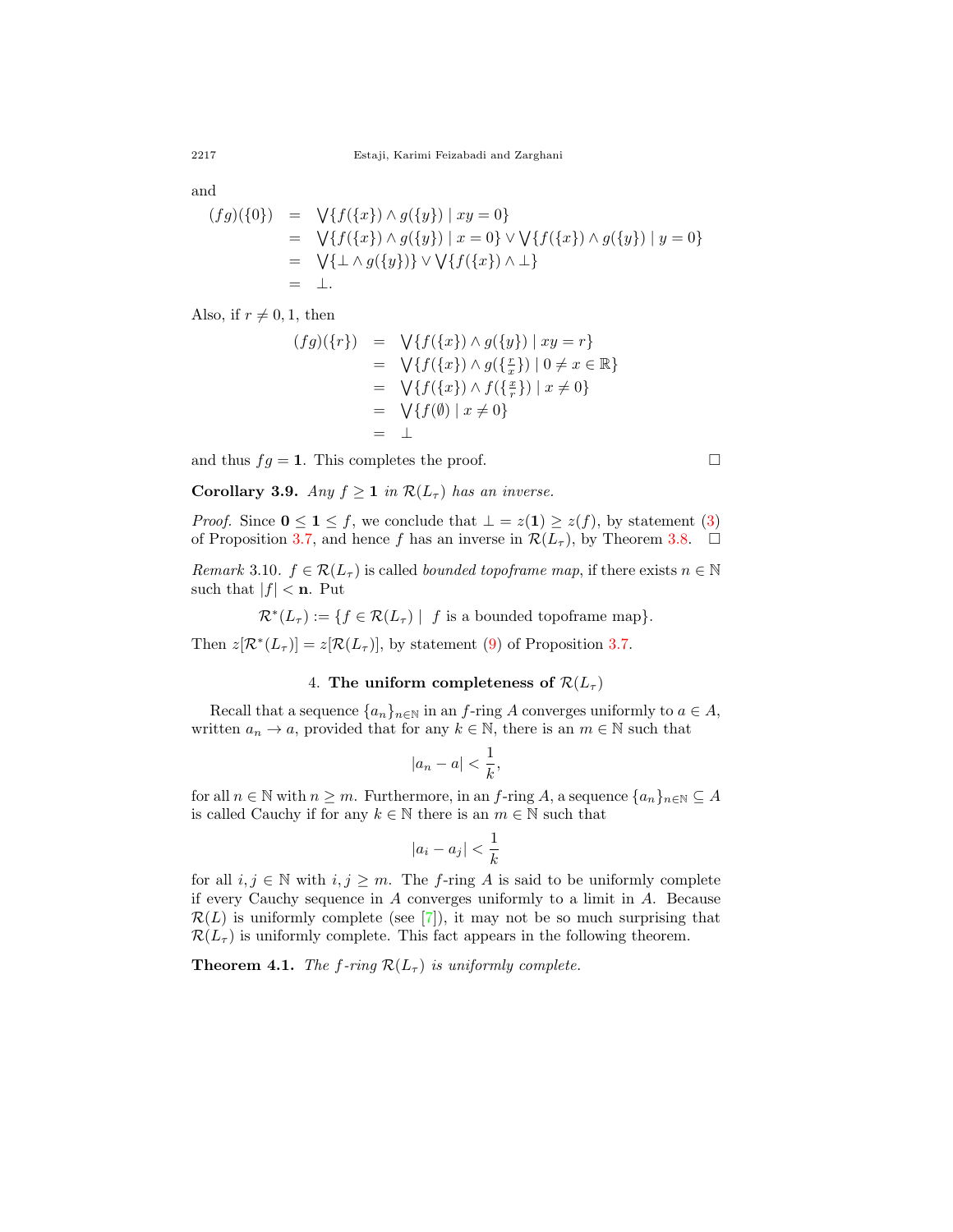*Proof.* Suppose that  $\{f_n\}_{n\in\mathbb{N}}$  is a Cauchy sequence in  $\mathcal{R}(L_\tau)$  and take  $\alpha_n :=$ *f*<sub>n</sub>  $|o(\mathbb{R})$ . Since  $\mathcal{R}(\tau)$  is complete in its uniform topology,  $\{a_n\}_{n\in\mathbb{N}} \subseteq \mathcal{R}(L)$ converges to a real continuous function  $\alpha \in \mathcal{R}(L)$ . Hence for any  $k \in \mathbb{N}$ , there exists an  $n_0 \in \mathbb{N}$  such that for all  $n \geq n_0$ ,

$$
|\alpha_n-\alpha|\leq \frac{1}{2k}\,,
$$

and then Lemma [2.1](#page-4-1) gives the inequality  $\alpha_n(U) \leq \alpha(V)$  for all  $U \subseteq \frac{1}{2k}$  *V* in  $\mathcal{O}(\mathbb{R})$ ; particularly, for all  $r \in \mathbb{R}$ ,

$$
\alpha_n(r-\frac{1}{2k},r+\frac{1}{2k})\leq \alpha(r-\frac{1}{k},r+\frac{1}{k})
$$

(because  $(r - \frac{1}{2k}, r + \frac{1}{2k}) \subseteq \frac{1}{2k} (r - \frac{1}{k}, r + \frac{1}{k})$ ). Thus

$$
\mathsf{T} = \bigvee_{r \in \mathbb{R}} \bigwedge_{k \in \mathbb{N}}^L \alpha_n (r - \frac{1}{2k}, r + \frac{1}{2k}) \leq \bigvee_{r \in \mathbb{R}}^L \bigwedge_{k \in \mathbb{N}}^L \alpha (r - \frac{1}{k}, r + \frac{1}{k}),
$$

because every  $\alpha_n$  is *L*-extendable, and hence  $\alpha$  is *L*-extendable. Consequently, there exists an  $f \in \mathcal{R}(L_{\tau})$  such that  $f |_{\mathcal{O}(\mathbb{R})} = \alpha$ , by Remark [2.4.](#page-5-1) So for any  $k \in \mathbb{N}$ , there exists an  $n_0 \in \mathbb{N}$  such that for all  $n \geq n_0$  and  $r \in \mathbb{R}$ ,

$$
|f_n - f|(\lbrace r \rbrace) \leq |f_n - f|(p, q) = |\alpha_n - \alpha|(p, q) \leq \frac{1}{2k}(p, q),
$$

where  $p, q \in \mathbb{Q}$  with  $\frac{1}{2k} < p < r < q$  or  $p < r < q < \frac{1}{2k}$  or  $p < r = \frac{1}{2k} < q$ . This completes the proof.  $\Box$ 

<span id="page-14-0"></span>**Corollary 4.2.** *Let*  $\{f_n\}_{n\in\mathbb{N}} \subseteq \mathcal{R}(L_{\tau})$ *. Then there is an*  $f \in \mathcal{R}(L_{\tau})$  *such that* 

$$
\bigwedge_{n=1}^{\infty} z(f_n) = z(f) .
$$

*Proof.* Take  $\phi_n := |f_n| \wedge 2^{-n}$ . Then, by the proof of Theorem [4.1,](#page-13-0) the Cauchy sequence  $\{\phi_1 + \cdots + \phi_n \mid n \in \mathbb{N}\}\$  has a supremum *f* in the poset  $\mathcal{R}(L_\tau)$  and the Cauchy sequence  $\{\phi_1 \mid_{\mathcal{O}(\mathbb{R})} + \cdots + \phi_n \mid_{\mathcal{O}(\mathbb{R})} \mid n \in \mathbb{N}\}$  has the supremum  $f \mid_{\mathcal{O}(\mathbb{R})}$ in the poset  $\mathcal{R}(\tau)$ . Thus

$$
\begin{array}{rcl}\n\bigvee_{n\in\mathbb{N}}\cos(f_n) & = & \bigvee_{n\in\mathbb{N}}\cos(\phi_n) \\
& = & \bigvee_{n\in\mathbb{N}}\cos(\phi_n \mid_{\mathcal{O}(\mathbb{R})}) \\
& = & \cos(f \mid_{\mathcal{O}(\mathbb{R})}) \qquad \text{by the proof of [10, Proposition 3.6]} \\
& = & \cos(f),\n\end{array}
$$

so that  $\bigwedge_{n\in\mathbb{N}}z(f_n)=z(f)$  as desired. □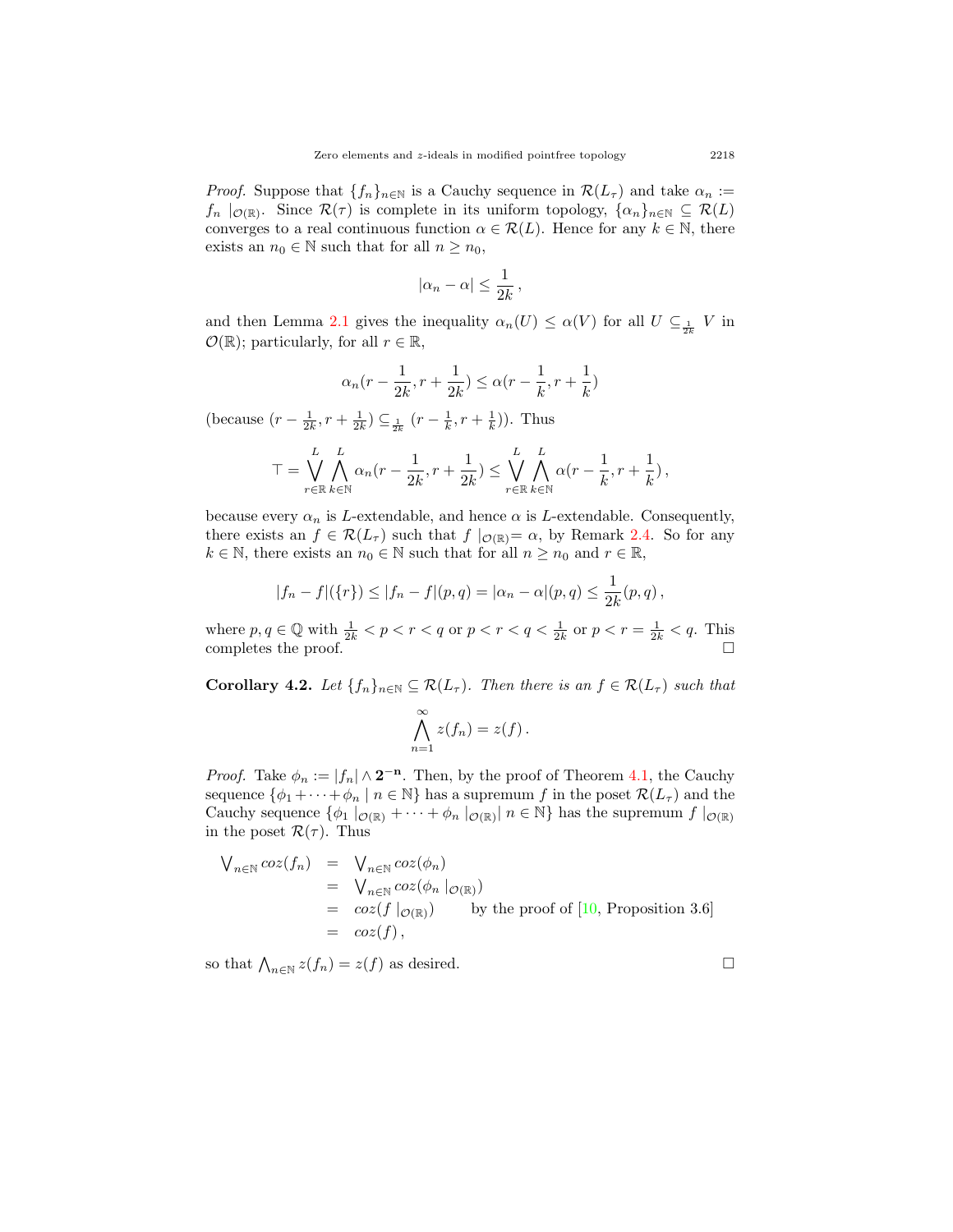#### 5. **ideals and** *z***-filters in modified pointfree topology**

The join of two zero elements of  $L_{\tau}$  is also a zero element and so is the meet of two zero elements, by Theorem [3.7.](#page-9-0) This means that  $z[L_\tau]$  is a sub-lattice of *L*. Continuing our study of the relations between algebraic properties of  $\mathcal{R}(L_{\tau})$ and lattice properties of  $L_{\tau}$ , we now examine the special features of a family of zero-elements in  $z[L_\tau]$ .

<span id="page-15-0"></span>**Definition 5.1.** A proper filter of  $z[L_{\tau}]$  is called a *z*-filter on  $L_{\tau}$ . Therefore, if *F* is a *z*-filter on  $L_{\tau}$ , then

- (i)  $\bot \notin \mathcal{F} \subseteq z[L_{\tau}]$  and  $\top \in \mathcal{F}$ ,
- (ii) for every  $a, b \in \mathcal{F}$ , there exists  $\bot \neq c \in \mathcal{F}$  that  $c \leq a \wedge b$ , and
- (iii) if  $b \in \mathcal{F}$ ,  $a \in L$ , and  $b \leq a$ , then  $a \in \mathcal{F}$ .

Let  $a \in A$  and  $\mathcal{F} \subseteq z[L_{\tau}]$ . We say  $a$  meets  $\mathcal{F}$  if and only if  $a \wedge b \neq \bot$ , for all  $b \in \mathcal{F}$ . A *z*-ultrafilter  $\mathcal F$  on  $L_{\tau}$  is maximal element of collection of all *z*-filters on  $L_{\tau}$  with inclusion relation. It is evident that:

- (1) A *z*-filter  $\mathcal F$  on  $L_{\tau}$  is a *z*-ultrafilter if and only if *a* meets  $\mathcal F$  implies  $a \in \mathcal{F}$ , for every  $a \in z[L_{\tau}]$ .
- (2) If *F* and *G* are disjoint *z*-ultrafilter on  $L_{\tau}$ , then there is elements  $a \in \mathcal{F}$ and  $b \in \mathcal{G}$  such that  $a \wedge b = \bot$ .
- (3) If  $\{\mathcal{F}_i\}_{i\in I}$  is a nonempty collection of *z*-filters on  $L_{\tau}$ , then  $\bigcap_{i\in I} \mathcal{F}_i$  is a *z*-filter on  $L_{\tau}$ .
- (4) Every *z*-filter on  $L_{\tau}$  is contained in a *z*-ultrafilter on  $L_{\tau}$ .

<span id="page-15-1"></span>**Proposition 5.2.** *In*  $\mathcal{R}(L_{\tau})$ *, the following statements hold.* 

(1) If *I* is a proper ideal in  $\mathcal{R}(L_{\tau})$ , then the family

*z*

$$
z[I] = \{z(f) \mid f \in I\}
$$

*is a z*-filter on  $L_{\tau}$ .

(2) If  $\mathcal F$  *is a z-filter on*  $L_{\tau}$ *, then the family* 

$$
^{-1}[\mathcal{F}] = \{ f \mid z(f) \in \mathcal{F} \}
$$

*is a proper ideal in*  $\mathcal{R}(L_{\tau})$ *.* 

*Proof.* (1) It suffices to check that conditions (i)-(iii) of Definition [5.1](#page-15-0) hold for *z*[*I*].

(i) Since *I* contains no unit, we conclude from Theorem [3.8](#page-11-0) that  $\perp \notin z[I]$ . (ii) Let  $z_1, z_2 \in z[I]$ . Then there exist  $f, g \in I$  such that  $z_1 = z(f)$  and  $z_2 = z(g)$ . Since *I* is an ideal,  $f^2 + g^2 \in I$ . Hence

$$
z_1 \wedge z_2 = z(f^2 + g^2) \in z[I].
$$

(iii) Let  $z \in z[I], \zeta \in z[L_{\tau}]$  with  $z \leq \zeta$  and let  $f \in I$  and  $g \in \mathcal{R}(L_{\tau})$  satisfy  $z = z(f), \zeta = z(g)$ . Since *I* is an ideal, we have  $fg \in I$ . Hence if  $z \leq \zeta$ , then

$$
\zeta = z \vee \zeta = z(fg) \in z[I].
$$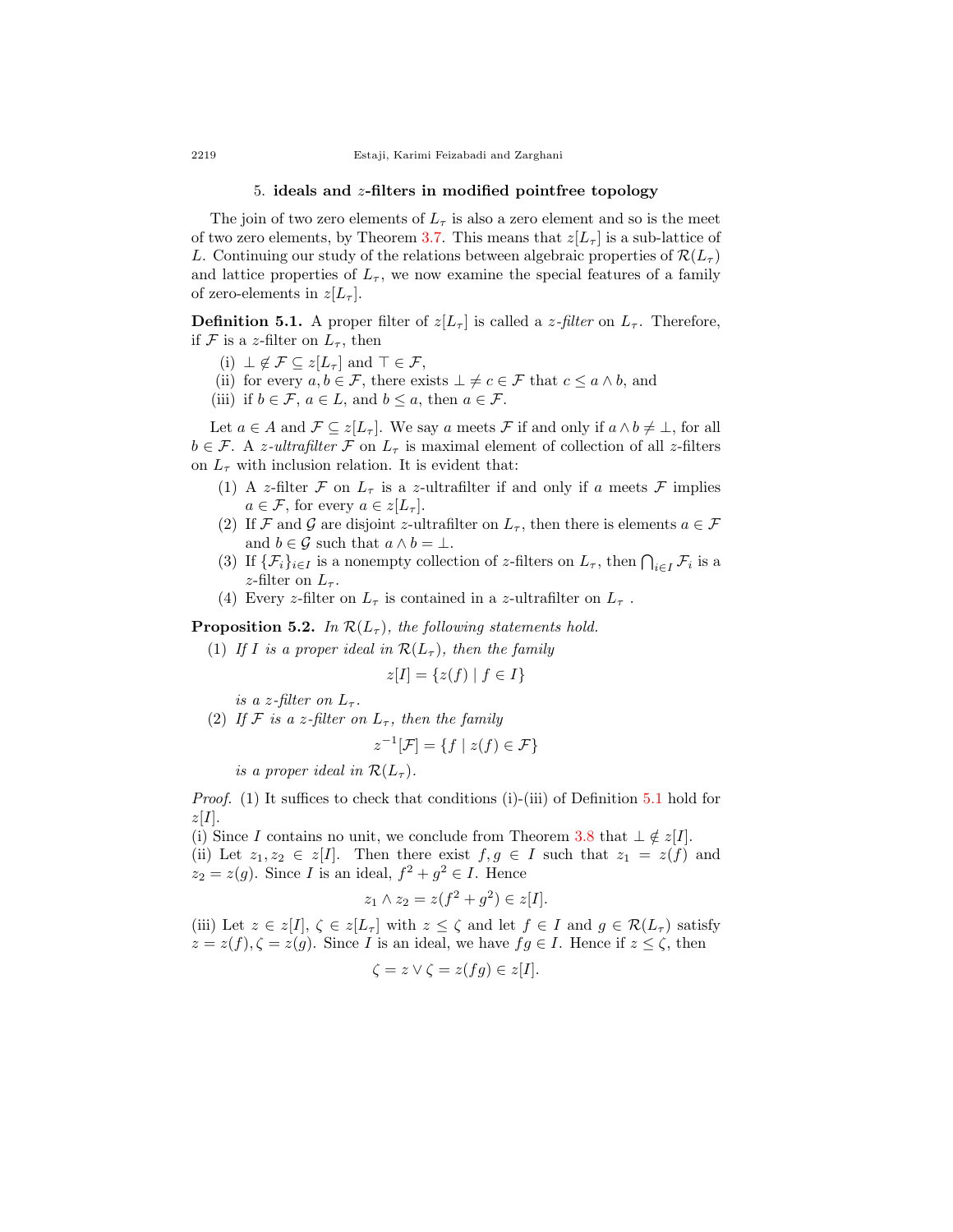(2) Let  $J = z^{-1}[\mathcal{F}]$ . By Definition [5.1](#page-15-0) and Theorem [3.8](#page-11-0), *J* contains no unit. Let  $f, g \in J$ , and let  $h \in \mathcal{R}(L_{\tau})$ . Then

$$
z(f-g) = z(f + (-g)) \ge z(f) \land z(-g)) \ge z(f) \land z(g) \in \mathcal{F}
$$

and hence  $z(f-g) \in \mathcal{F}$ , by Definition [5.1](#page-15-0). Therefore  $f-g \in z^{-1}[\mathcal{F}]$ . Moreover,

$$
z(hf) = z(h) \lor z(h) \ge z(f) \in \mathcal{F},
$$

and hence  $z(fh) \in \mathcal{F}$ , by Definition [5.1](#page-15-0). Therefore  $fh \in z^{-1}[\mathcal{F}]$ . This completes the proof that *J* is a proper ideal in  $\mathcal{R}(L_{\tau})$ .

<span id="page-16-3"></span>**Proposition 5.3.** In  $\mathcal{R}(L_{\tau})$ , the following statements hold.

- <span id="page-16-4"></span>(1) If *M* is a maximal ideal in  $\mathcal{R}(L_{\tau})$ , then  $z[M]$  is a *z*-ultrafilter on  $L_{\tau}$ .
- (2) If  $\mathcal{F}$  is a *z*-ultrafilter on  $L_{\tau}$ , then  $z^{-1}[\mathcal{F}]$  is a maximal ideal in  $\mathcal{R}(L_{\tau})$ . *The mapping z is one-one from the set of all maximal ideals in*  $R(L_{\tau})$ *onto the set of all z-ultrafilters on*  $L_{\tau}$ *.*

*Proof.* Since *z* and  $z^{-1}$  preserve inclusion, the result follows at once from Propo-sition [5.2](#page-15-1).  $\Box$ 

**Proposition 5.4.** *For any*  $f, g \in \mathcal{R}(L_{\tau})$ , the following statements are equiva*lent.*

- <span id="page-16-0"></span> $(1)$   $\langle f, g \rangle \neq \mathcal{R}(L_{\tau}).$
- <span id="page-16-2"></span> $(2)$   $z(f) \wedge z(g) \neq \bot$ .
- <span id="page-16-1"></span>(3)  $f^2 + g^2$  and  $|f| + |g|$  are not units of  $\mathcal{R}(L_\tau)$ .

*Proof.* [\(1](#page-16-0)) implies ([3\)](#page-16-1): Since  $f^2 + g^2 \in \langle f, g \rangle \neq \mathcal{R}(L_{\tau})$ , we infer that  $f^2 + g^2$  is not unit and hence  $|f| + |g|$  is not unit too, because  $z(f^2 + g^2) = z(|f| + |g|)$ . ([3\)](#page-16-1) implies ([2\)](#page-16-2): Assume that  $z(f) \wedge z(g) = \bot$ , consequently

 $z(f^2 + g^2) = z(|f| + |g|) = z(f) \wedge z(g) = \perp$ ,

so that  $f^2 + g^2$  and  $|f| + |g|$  are unit which is in contradiction to the condition ([3\)](#page-16-1).

([2\)](#page-16-2) implies ([1\)](#page-16-0): Let  $h \in \langle f, g \rangle$ . Then there exist  $h_1, h_2 \in \mathcal{R}(L_\tau)$  such that  $h = h_1 f + h_2 g$  and so

$$
z(h_1 f + h_2 g) \geq z(h_1 f) \wedge z(h_2 g)
$$
  
= 
$$
(z(h_1) \vee z(f)) \wedge (z(h_2) \vee z(g))
$$
  

$$
\geq z(f) \wedge z(g) \neq \bot.
$$

Thus  $z(h) \neq \bot$ . Hence *h* is not unit.

□

**Proposition 5.5.** *Let M be a maximal ideal in*  $\mathcal{R}(L_{\tau})$ *. If*  $z(f)$  *meets every member of*  $Z(M)$ *, then*  $f \in M$ *.*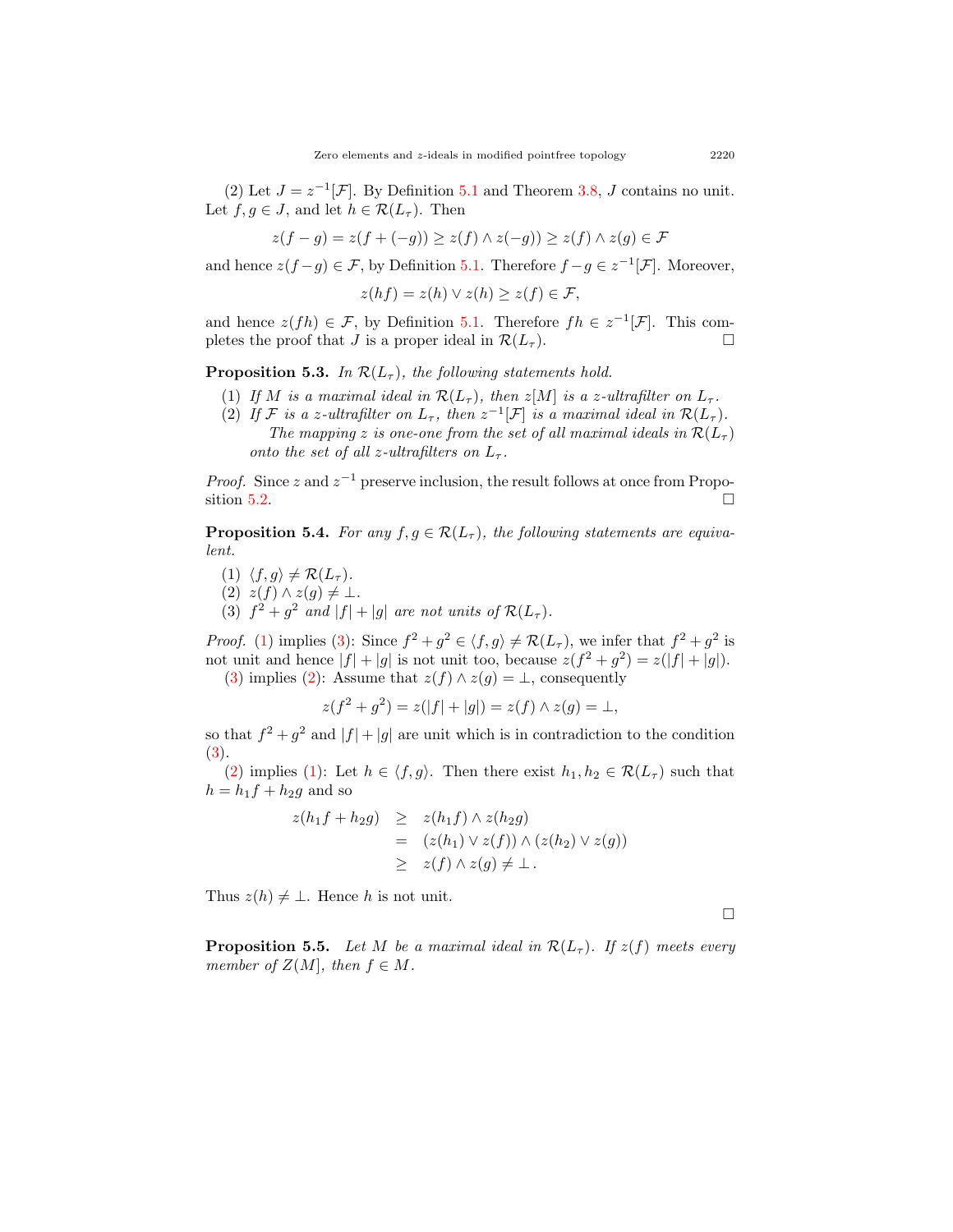*Proof.* The set  $z[M]$  is a *z*-ultrafilter on  $L_7$ , by [5.3](#page-16-3)[\(1](#page-16-4)) and so, if  $z(f)$  meets every member of  $z[M]$ , then  $z(f) \in z[M]$ . Therefore  $f \in z^{-1}[z[M]]$ ; moreover,  $M \subseteq z^{-1}[z[M]]$ , and  $M$  is a maximal ideal, so that  $f \in M = z^{-1}[z[M]]$ . □

The properties stated in the foregoing proposition are, in fact, characteristic of maximal ideals and *z*-filters: if a *z*-filter *F* contains every zero-element that meets all members of  $\mathcal F$ , then, clearly,  $\mathcal F$  is a *z*-ultrafilter. Like any mapping, *Z* satisfies for  $\mathcal{F} \subseteq z[L_{\tau}],$ 

$$
z[z^{-1}[\mathcal{F}]] = \mathcal{F} \text{ and } z^{-1}[z[I]] \supseteq I.
$$

The first relation implies that every *z*-filter is of the form  $z[J]$  for some ideal *J* in  $\mathcal{R}(L_{\tau})$ . In the second relation, the inclusion may be proper, as the example shown in [[15,](#page-21-22) p. 26], whenever we identify  $C(X)$  with  $\mathcal{R}(P(X)_{\mathcal{O}(X)})$ , by the following theorem proved in [[14\]](#page-21-8).

<span id="page-17-0"></span>**Theorem 5.6.** *The assignment*  $f \mapsto f^{-1}$  *from*  $C(X)$  *to*  $\mathcal{R}(\mathcal{P}(X)_{\mathcal{O}(X)})$  *is an f-ring isomorphism, where*  $f^{-1}(A) = \{x \mid f(x) \in A\}$ *, for all*  $A \in \mathcal{P}(X)$ *.* 

### 6. *z***-ideals and prime ideals in modified pointfree topology**

We recall the notion of a *z*-ideal of a ring *A* as was introduced by Mason in [\[21](#page-21-11)]. In the lattice theory this notion is known as "*z*-ideals à la Mason". Denote by  $Max(A)$  the set of all maximal ideals of a ring *A*. For  $a \in A$  and  $S \subseteq A$ , let

 $\mathfrak{M}(a) = \{ M \in Max(A) \mid a \in M \}$  and  $\mathfrak{M}(S) = \{ M \in Max(A) \mid S \subseteq M \}$ .

Note that, since an ideal contains an element if and only if it contains the principal ideal generated by the element, we have that  $\mathfrak{M}(a) = \mathfrak{M}(\langle a \rangle)$ . An ideal *I* of a ring *A* is called a *z*-ideal à la Mason if whenever  $\mathfrak{M}(a) \subseteq \mathfrak{M}(b)$  and  $a \in I$ , then  $b \in I$ . We shall define a *z*-ideal of  $\mathcal{R}(L_{\tau})$  "topologically".

**Definition 6.1.** An ideal *I* of a ring  $\mathcal{R}(L_{\tau})$  is called a *z*-ideal if whenever  $z(f) \leq z(g)$ ,  $f \in I$  and  $g \in \mathcal{R}(L_{\tau})$ , then  $g \in I$ .

**Proposition 6.2.** *Every z-ideal à la Mason of*  $\mathcal{R}(L_{\tau})$  *is a z-ideal.* 

*Proof.* For the proof, it suffices to show that  $z(f) \leq z(g)$  implies  $\mathfrak{M}(f) \subseteq \mathfrak{M}(g)$ . Assume on the contrary that  $\mathfrak{M}(f) \nsubseteq \mathfrak{M}(q)$ . Then there exists a maximal ideal *M* such that  $f \in M$  but it does not contain *g*, and consequently  $z(f) \nleq z(g)$ , by definition. This contradicts the hypothesis.  $\Box$ 

If *F* is a *z*-filter, then  $z^{-1}[\mathcal{F}]$  is a *z*-ideal (since  $z[z^{-1}[\mathcal{F}]]=\mathcal{F}$ ). Hence if *J* is any ideal in  $\mathcal{R}(L_{\tau})$ , then  $I = z^{-1}[z[J]]$  is a *z*-ideal; clearly, *I* is the smallest *z*-ideal containing *J*. It is evident that every maximal ideal is a *z*-ideal and the intersection of an arbitrary (nonempty) family of *z*-ideals is a *z*-ideal. We now see some examples of *z*-ideals and give some properties of them.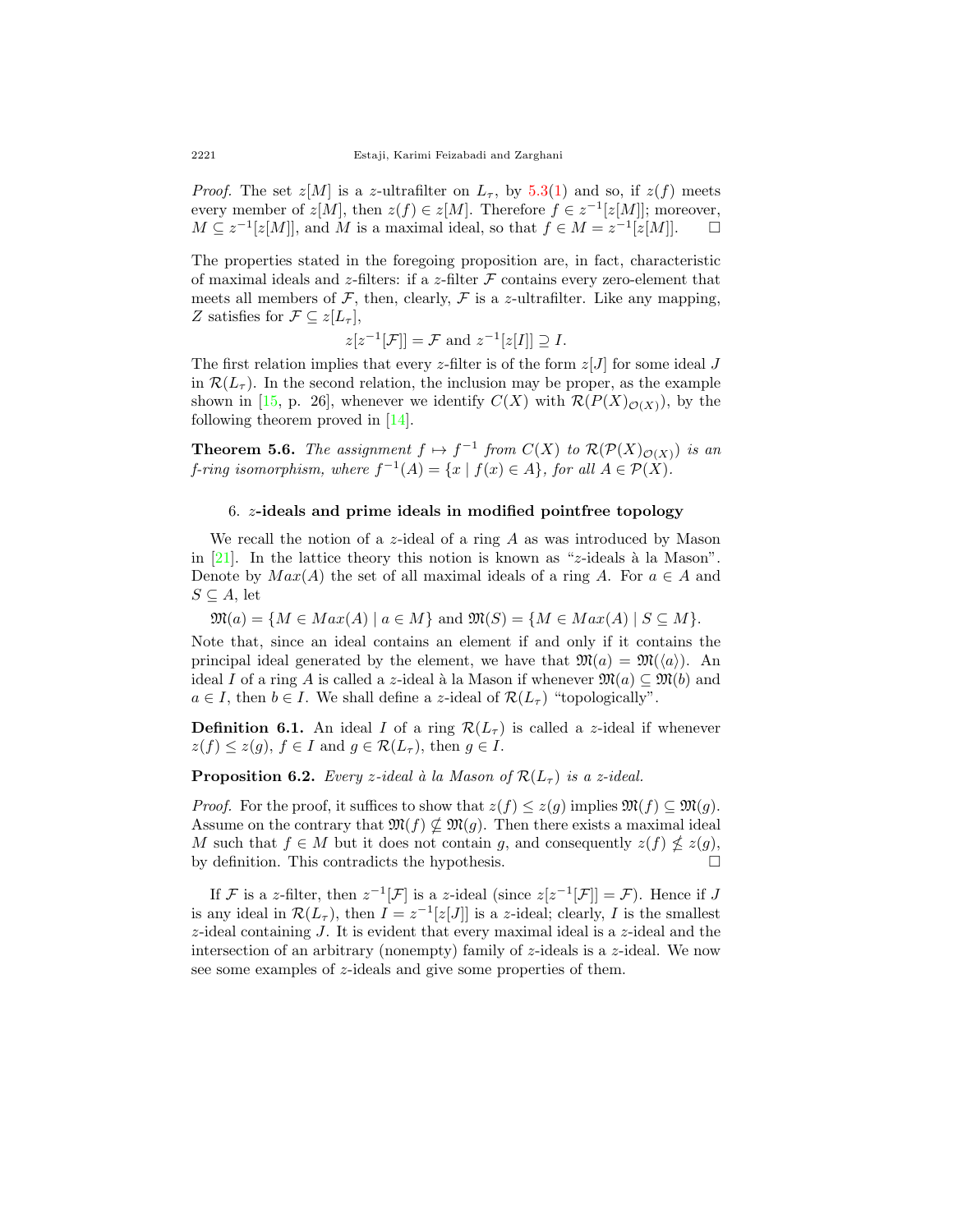**Definition 6.3.** Let *L* be a lattice. The element  $\bot < p \in L$  is called a *particle* if and only if  $p \leq \bigvee_i a_i$ , whenever  $\bigvee_i a_i$  exists, implies  $p \leq a_i$  for some *i*.

A straightforward calculation shows that every atom in a frame is a particle. Furthermore, it follows at once that any particle is co-prime.

**Proposition 6.4.** *Let*  $L_{\tau}$  *be a topoframe. Then the following statements hold.* 

- <span id="page-18-0"></span>(1) If  $S \subseteq L$ , then  $M_S = \{f \in \mathcal{R}(L_{\tau}) \mid s \leq z(f) \text{ for each } s \in S\}$  is a *z-ideal.*
- (2) *For each*  $a \in L$ *,*  $O_a = \{f \in \mathcal{R}(L_{\tau}) \mid a \leq (z(f))^{\circ}\}\$ is a *z*-ideal.
- (3) For each particle  $p \in L$ , if it exists,  $M_p = \{f \in \mathcal{R}(L_\tau) \mid p \leq z(f)\}\$ is a *maximal z-ideal.*

*Proof.* (1) Let  $f, g \in M_S$ . Then for every  $s \in S$ ,  $s \leq z(f)$  and  $s \leq z(g)$ , so that

$$
s \leq z(f) \land z(g) \leq z(f - g)
$$

and hence  $f - g \in M_S$ . Let  $f \in M_S$ , and  $h \in \mathcal{R}(L_\tau)$ . Then

$$
z(hf) = z(h) \lor z(f) \ge z(f) \ge s
$$

for all  $s \in S$ . Hence  $fh \in M_S$ . Thus,  $M_S$  is an ideal in  $\mathcal{R}(L_\tau)$ . Clearly,  $M_S$  is a *z*-ideal.

(2) Let  $f, g \in O_a$ . Then  $a \leq z(f)^\circ$ , and  $a \leq z(f)^\circ$ . Hence

$$
(z(f-g))^{\circ} \geq (z(f) \wedge z(g))^{\circ} = (z(f))^{\circ} \wedge (z(g))^{\circ} \geq a.
$$

Therefore  $f - g \in O_a$ . Suppose now that  $f \in O_a$  and  $h \in \mathcal{R}(L_\tau)$ . Then

$$
(z(hf))o = (z(h) \vee z(f))o \geq (z(f))o \geq a.
$$

Hence  $fh \in O_a$ . Thus,  $O_a$  is an ideal in  $\mathcal{R}(L_\tau)$ . Obviously,  $O_a$  is a *z*-ideal.

(3) The set  $M_p$  is just a special case of  $M_S$  in the statement  $(1)$  $(1)$ , and hence it is a *z*-ideal. Since  $p \neq \bot$ , Theorem [3.8](#page-11-0) shows that  $M_p$  is a proper ideal. To verify that  $M_p$  is maximal, consider  $f \in \mathcal{R}(L_\tau) \setminus M_p$ . Then there exists a real number *r* such that  $p \leq f({r})$ , since *p* is a particle and

$$
p \leq \top = f(\mathbb{R}) = \bigvee_{r \in \mathbb{R}} f(\{r\}).
$$

Note that  $r \neq 0$ , since  $f \notin M_p$ . In order to show that  $M_p$  is a maximal ideal, it suffices to prove that  $1-\frac{1}{r}f \in M_p$ . For this,

$$
z(1 - \frac{1}{r}f) = \sqrt{\{1(\{a\}) \wedge (-\frac{1}{r}f)(\{b\}) \mid a + b = 0\}}
$$
  
\n
$$
= \sqrt{\{1(\{1\}) \wedge (-\frac{1}{r}f)(\{b\}) \mid 1 + b = 0\}}
$$
  
\n
$$
= (-\frac{1}{r}f)(\{-1\})
$$
  
\n
$$
= \sqrt{\{-\frac{1}{r}(\{c\}) \wedge f(\{d\}) \mid cd = -1\}}
$$
  
\n
$$
= \sqrt{\{-\frac{1}{r}(\{-\frac{1}{r}\}) \wedge f(\{d\}) \mid -\frac{1}{r}d = -1\}}
$$
  
\n
$$
= f(\{r\})
$$
  
\n
$$
\geq p.
$$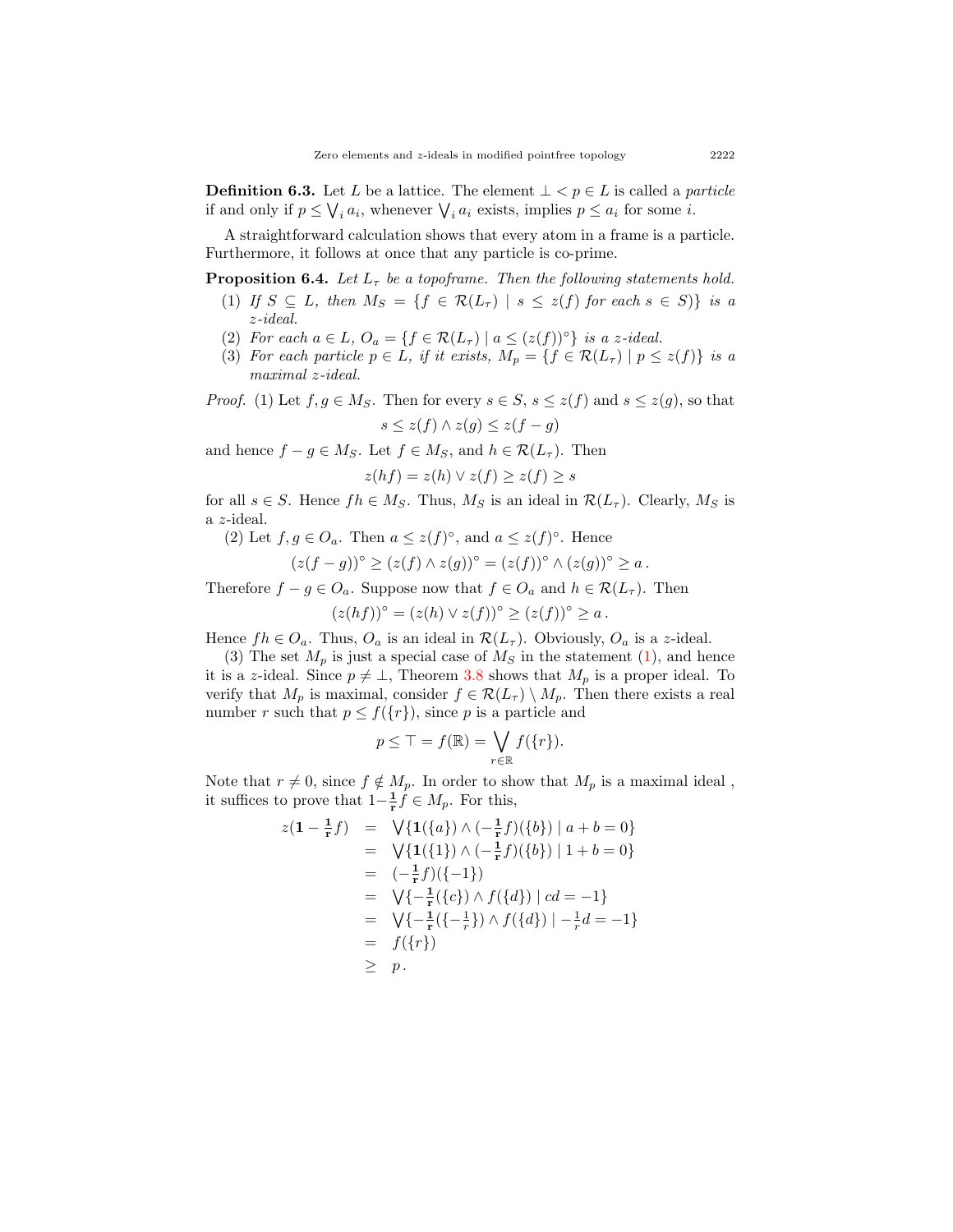## **Proposition 6.5.** *Every z-ideal in*  $\mathcal{R}(L_{\tau})$  *is an intersection of prime ideals.*

*Proof.* For all  $n \in \mathbb{N}$  and  $f \in \mathcal{R}(L_{\tau})$ ,  $z(f^n) = z(f)$ , by Theorem [3.7.](#page-9-0) Hence if *I* is any *z*-ideal, then  $f^n \in I$  implies  $f \in I$ , and so  $I = \sqrt{I}$ . This means that *I* is the intersection of all the prime ideals containing it.  $\Box$ 

We have already observed that every intersection of maximal ideals is a *z*-ideal. The converse is not true, however. To see a *z*-ideal that is not an intersection of maximal ideals, consider the example in [[15,](#page-21-22) p. 28], whenever, by Theorem [5.6,](#page-17-0) we identify  $C(X)$  with  $\mathcal{R}(P(X)_{\mathcal{O}(X)})$ .

**Definition 6.6.** Let  $f \in \mathcal{R}(L_{\tau})$  and  $z \in z[L_{\tau}]$ . We shall say that *f* is nonnegative on *z* if  $z \wedge f(-\infty, 0) = \bot$ . Likewise, we say that *f* is non-positive on *z* if  $z \wedge f(0, +\infty) = \bot$ . We say that *f* does not change sign on *z* when *f* is non-negative on *z* or *f* is non-positive on *z*.

The following lemma will be useful in the proof of the next theorem that clarifies a relation between prime ideals and *z*-ideals.

<span id="page-19-5"></span>**Lemma 6.7.** *Let*  $g, h \in \mathcal{R}(L_{\tau})$ *. Then* 

$$
(|g|-|h|)(-\infty,0) \geq z(g) \wedge \cos(h).
$$

*Proof.* By Lemma [3.6](#page-7-9), we have

$$
\begin{array}{rcl}\n(|g|-|h|)(-\infty,0) & \geq & \bigvee_{t\in\mathbb{Q}}(|g|(-\infty,t)\wedge(-|h|)(-\infty,-t)) \\
& = & \bigvee_{t\in\mathbb{Q}}(|g|(-\infty,t)\wedge|h|(t,+\infty)) \\
& = & \bigvee_{t\in\mathbb{Q}}(g\vee(-g))(-\infty,t)\wedge(h\vee(-h))(t,+\infty)) \\
& = & \bigvee_{t\in\mathbb{Q}}(g(-\infty,t)\wedge(-g)(-\infty,t))\wedge(h(t,+\infty)\vee(-h)(t,+\infty)) \\
& = & \bigvee_{t\in\mathbb{Q}}((g(-\infty,t)\wedge g(-t,+\infty))\wedge(h(t,+\infty)\vee h(-\infty,-t))) \\
& = & \bigvee_{t>0}(g(-t,t))\wedge h((t,+\infty)\vee(-\infty,-t))) \\
& \geq & g(\{0\})\wedge\bigvee_{t>0}(h((t,+\infty)\vee(-\infty,-t))) \\
& = & z(g)\wedge coz(h).\n\end{array}
$$

The proof is now complete.  $\Box$ 

<span id="page-19-0"></span>**Theorem 6.8.** For any *z*-ideal *I* in  $\mathcal{R}(L_{\tau})$ , the following are equivalent.

- <span id="page-19-1"></span>(1) *I is a prime ideal.*
- <span id="page-19-2"></span>(2) *I contains a prime ideal.*
- <span id="page-19-3"></span>(3) *For all*  $g, h \in \mathcal{R}(L_{\tau})$ *, if*  $gh = 0$ *, then*  $g \in I$  *or*  $h \in I$ *.*
- <span id="page-19-4"></span>(4) *For every*  $f \in \mathcal{R}(L_{\tau})$ *, there is a zero-element of*  $z[I]$  *on which*  $f$  *does not change sign.*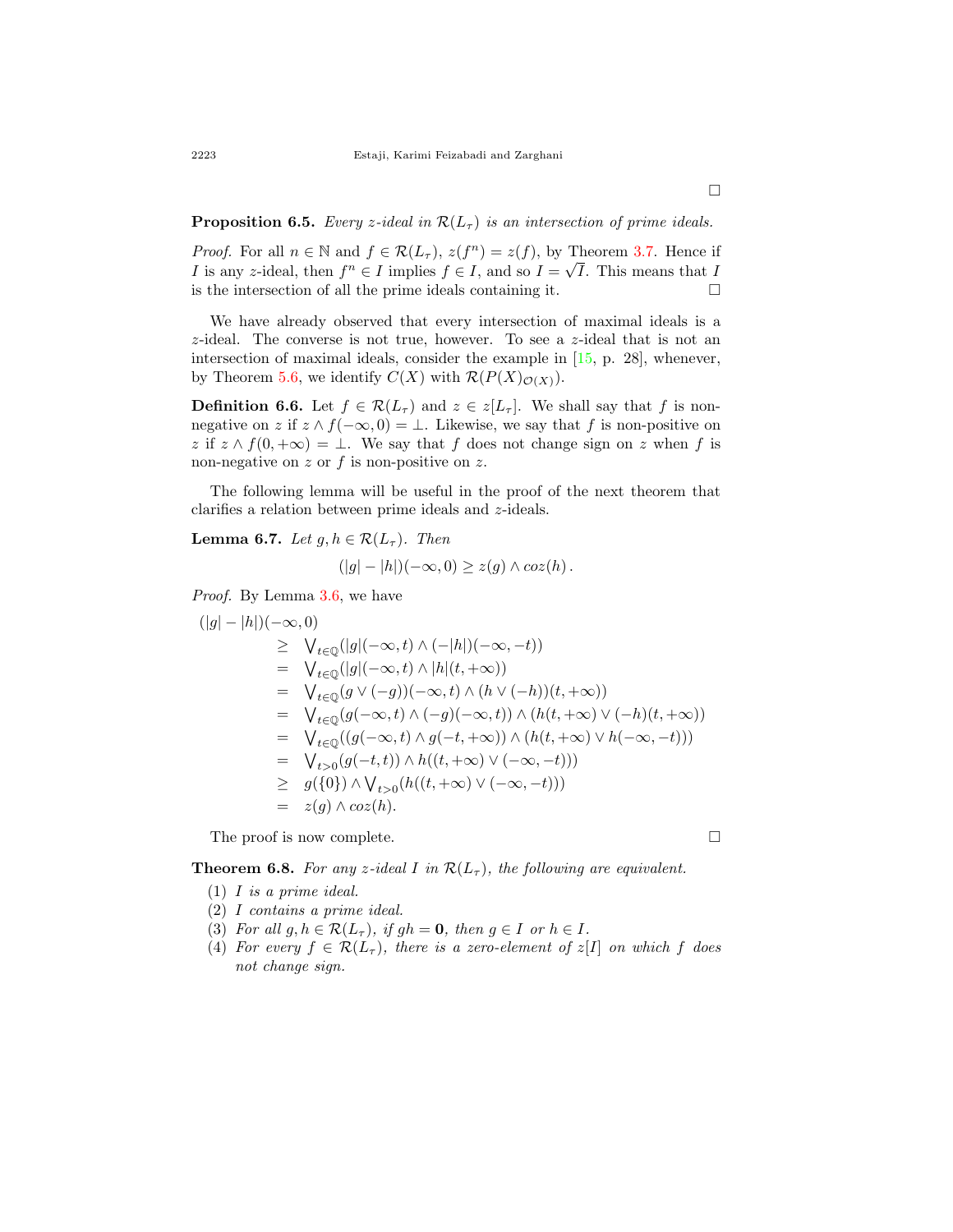*Proof.* [\(1](#page-19-1)) implies ([2](#page-19-2)): trivial.

([2\)](#page-19-2) implies [\(3](#page-19-3)): if *I* contains a prime ideal *P*, and  $qh = 0$ , then  $qh \in P$ , whence either  $g$  or  $h$  is in  $P$  and hence in  $I$ .

([3\)](#page-19-3) implies ([4\)](#page-19-4): observe that for every  $f \in \mathcal{R}(L_{\tau}),$ 

 $(f \vee \mathbf{0})(f \wedge \mathbf{0}) = f^{+}(-f^{-}) = \mathbf{0}$ 

(see [\[8](#page-21-6), p.80]). Then, by hypothesis, either  $f \vee \mathbf{0}$  or  $f \wedge \mathbf{0}$  is in *I*, and hence  $z(f \vee 0)$  or  $z(f \wedge 0)$  is in *z*[*I*], however, *f* does not change sign on them, since

$$
z(f \wedge \mathbf{0}) \wedge f(-\infty, 0) = f[0, +\infty) \wedge f(-\infty, 0) = \bot
$$

and

$$
z(f \vee \mathbf{0}) \wedge f(0, +\infty) = f(-\infty, 0] \wedge f(0, +\infty) = \bot.
$$

([4\)](#page-19-4) implies ([1\)](#page-19-1): given  $gh \in I$ , consider the function  $|g| - |h|$ . By hypothesis, there is a zero-element  $z[I]$  of *I* on which  $|g| - |h|$  is non-negative, say, i.e.,  $z \wedge (|g| - |h|)(-\infty, 0) = \perp$ . Then, by Lemma [6.7](#page-19-5),

*⊥* =  $z \wedge (|g| - |h|)(-\infty, 0) \geq z \wedge z(g) \wedge cos(h),$ 

which follows that  $z \wedge z(g) \leq z(h)$ . Hence  $z \wedge z(gh) \leq z(h)$ , so that  $z(h) \in z[I]$ . Since *I* is a *z*-ideal,  $h \in I$ , and thus *I* is prime. □

<span id="page-20-0"></span>*Remark* 6.9*.* An obvious consequence of the latter theorem is that every prime ideal in  $\mathcal{R}(L_{\tau})$  is contained in a unique maximal ideal; for, if M and M' are distinct maximal ideals, their intersection is a *z*-ideal (since *M* and *M′*are *z*ideals), but it is not prime (since If *J* and *J ′* are ideals, neither containing each other, then  $J \cap J'$  is not prime), and hence by Theorem [6.8,](#page-19-0)  $M \cap M'$  contains no prime ideal.

**Definition 6.10.** By a *prime z-filter*, we shall mean a *z*-filter  $\mathcal F$  with the following property: whenever the join of two zero-elements belongs to  $\mathcal{F}$ , then at least one of them belongs to *F*.

**Proposition 6.11.** *In*  $\mathcal{R}(L_{\tau})$ *, the following statements hold.* 

(1) If P is a prime ideal in  $\mathcal{R}(L_{\tau})$ , then  $z[P]$  is a prime  $z$ -filter.

(2) If  $\mathcal F$  is a prime *z*-filter, then  $z^{-1}[\mathcal F]$  is a prime *z*-ideal.

*Proof.* (1) Let  $Q = z^{-1}[z|P]$ . Then  $z[Q] = z[P]$ , and  $Q$  is a *z*-ideal containing the prime ideal *P*. By Theorem [6.8,](#page-19-0) *Q* is prime. Suppose, now, that  $z(f)$   $\vee$  $z(g) \in z[P]$ . This implies that  $z(fg) \in z[Q]$ ; therefore *fg* belongs to the *z*-ideal *Q*. Since *Q* is prime, it contains *f*, say. Then  $z(f) \in z[Q] = z[P]$ .

(2) Suppose that  $fg \in P = z^{-1}[\mathcal{F}]$ . Then  $z(fg) = z(f) \vee z(g) \in z[P] = \mathcal{F}$ . By hypothesis,  $z(f)$ , say, belongs to  $z[P]$ . Then *f* belongs to *P*, since the ideal  $P = z^{-1}[\mathcal{F}]$  is a *z*-ideal. □

*Remark* 6.12*.* It is immediate from the preceding theorem and Theorem [6.9](#page-20-0) that a prime *z*-filter is contained in a unique *z*-ultrafilter. In addition, since every maximal ideal in  $\mathcal{R}(L_{\tau})$  is prime, every *z*-ultrafilter is a prime *z*-filter.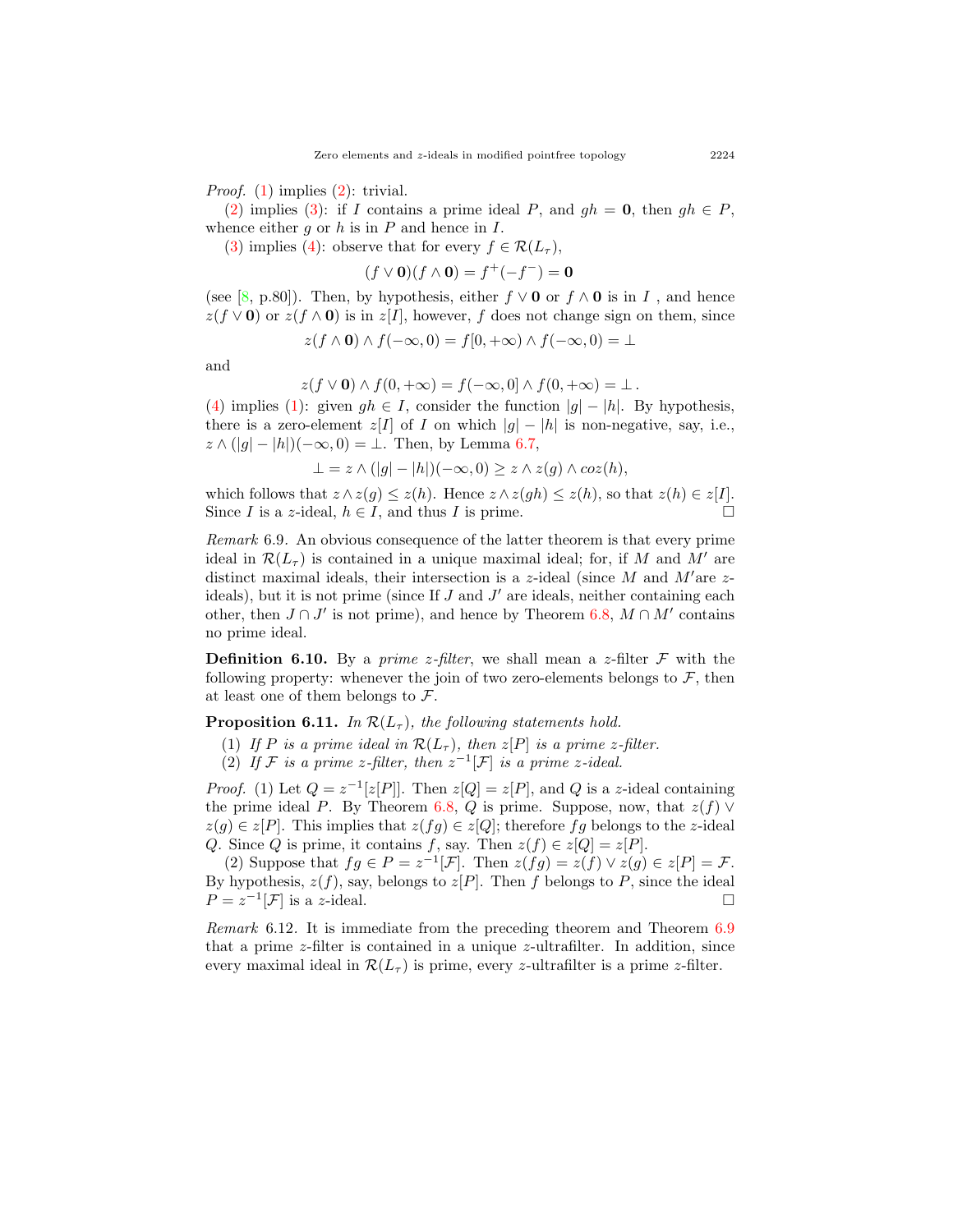#### **Acknowledgements**

We would like to thank professor Themba Dube for discussions concerning the paper. We are also grateful to the referee for comments which have made this a better paper.

#### **REFERENCES**

- <span id="page-21-1"></span>[1] A.R. Aliabad, F. Azarpanah and M. Namdari, Rings of continuous functions vanishing at infinity, *Comment. Mat. Univ. Carolin.* **45** (2004), no. 3, 519–533.
- <span id="page-21-12"></span>[2] A.R. Aliabad, F. Azarpanah and A. Taherifar, Relative z-ideals in commutative rings, *Comm. Algebra* **41** (2013), no. 1, 325–341.
- <span id="page-21-13"></span>[3] A.R. Aliabad and R. Mohamadian, On *sz◦*-ideals in polynomial rings, *Comm. Algebra* **39** (2011), no. 2, 701–717.
- <span id="page-21-2"></span>[4] F. Azarpanah, Essential ideals in *C*(*X*), *Period. Math. Hungar.* **31** (1995), no. 2, 105– 112.
- <span id="page-21-14"></span>[5] F. Azarpanah and R. Mohamadian, *√ <sup>z</sup>*-ideals and *<sup>√</sup> z ◦*-ideals in *C*(*X*), *Acta Math. Sin. (Engl. Ser.)* **23** (2007), no. 6, 989–996.
- <span id="page-21-15"></span>[6] F. Azarpanah and A. Taherifar, Relative *z*-ideals in *C*(*X*), *Topology Appl.* **156** (2009) 1711–1717.
- <span id="page-21-19"></span>[7] R.N. Ball and J. Walters-Wayland, *C*- and *C∗*-quotients in pointfree topology, *Dissertationes Math. (Rozprawy Mat.)* **412** (2002) 62 pages.
- <span id="page-21-6"></span>[8] B. Banaschewski, The real numbers in pointfree topology, *Textos de Mat. Sér. B* 12 (1997) 1–96.
- <span id="page-21-18"></span>[9] T. Dube, Concerning *P*-frames, essential *P*-frames, and strongly zero-dimensional frames, *Algebra Universalis* **61** (2009), no. 1, 115–138.
- <span id="page-21-21"></span>[10] T. Dube, Real ideals in pointfree rings of continuous functions, *Bull. Aust. Math. Soc.* **83** (2011), no. 2, 338–352.
- <span id="page-21-16"></span>[11] A.A. Estaji, *z*-weak ideals and prime weak ideals, *Iran. J. Math. Sci. Inform.* **7** (2012), no. 2, 53–62.
- <span id="page-21-3"></span>[12] A.A. Estaji and O.A.S. Karamzadeh, On *C*(*X*) modulo its socle, *Comm. Algebra* **31** (2003), no. 4, 1561–1571.
- <span id="page-21-7"></span>[13] A.A. Estaji, A. Karimi and M. Abedi, Zero sets in pointfree topology and strongly *z*-ideals, *Bull. Iranian Math. Soc.* **41** (2015), no. 5, 1071–1084.
- <span id="page-21-8"></span>[14] A.A. Estaji, A. Karimi Feizabadi and M. Zarghani, The ring of real-continuous functions on a topoframe, *Categ. Gen. Algebr. Struct. Appl.* **4** (2016), no. 1, 75–94.
- <span id="page-21-22"></span>[15] L. Gillman and M. Jerison, Rings of Continuous Functions, Springer-Verlag, New York, 1976.
- <span id="page-21-4"></span>[16] A. Hager, Cozero fields, *Confer. Sem. Mat. Univ. Bari* **175** (1980) 23 pages.
- <span id="page-21-0"></span>[17] E. Hewitt, Rings of real-valued continuous functions, I, *Trans. Amer. Math. Soc.* **64** (1948) 45–99.
- <span id="page-21-5"></span>[18] O.A.S. Karamzadeh and M. Rostami, On the intrinsic topology and some related ideals of *C*(*X*), *Proc. Amer. Math. Soc.* **93** (1985), no. 1, 179–184.
- <span id="page-21-9"></span>[19] A. Karimi Feizabadi, A.A. Estaji and M. Zarghani, The ring of real-valued functions on a frame, *Categ. Gen. Algebr. Struct. Appl.* **5** (2016), no. 1, 85–102.
- <span id="page-21-10"></span>[20] C.W. Kohls, Ideals in rings of continuous functions, *Fund. Math.* **45** (1957) 28–50.
- <span id="page-21-11"></span>[21] G. Mason, *z*-ideals and prime ideals, *J. Algebra* **26** (1973) 280-297.
- <span id="page-21-17"></span>[22] A. Rezaei Aliabad and R. Mohamadian, On *z*-ideals and *z ◦*-ideals of power series rings, *J. Math. Ext.* **7** (2013), No. 2, 93-108.
- <span id="page-21-20"></span>[23] M. Zarghani, A.A. Estaji and A. Karimi Feizabadi, Modified pointfree topology, Preprint.